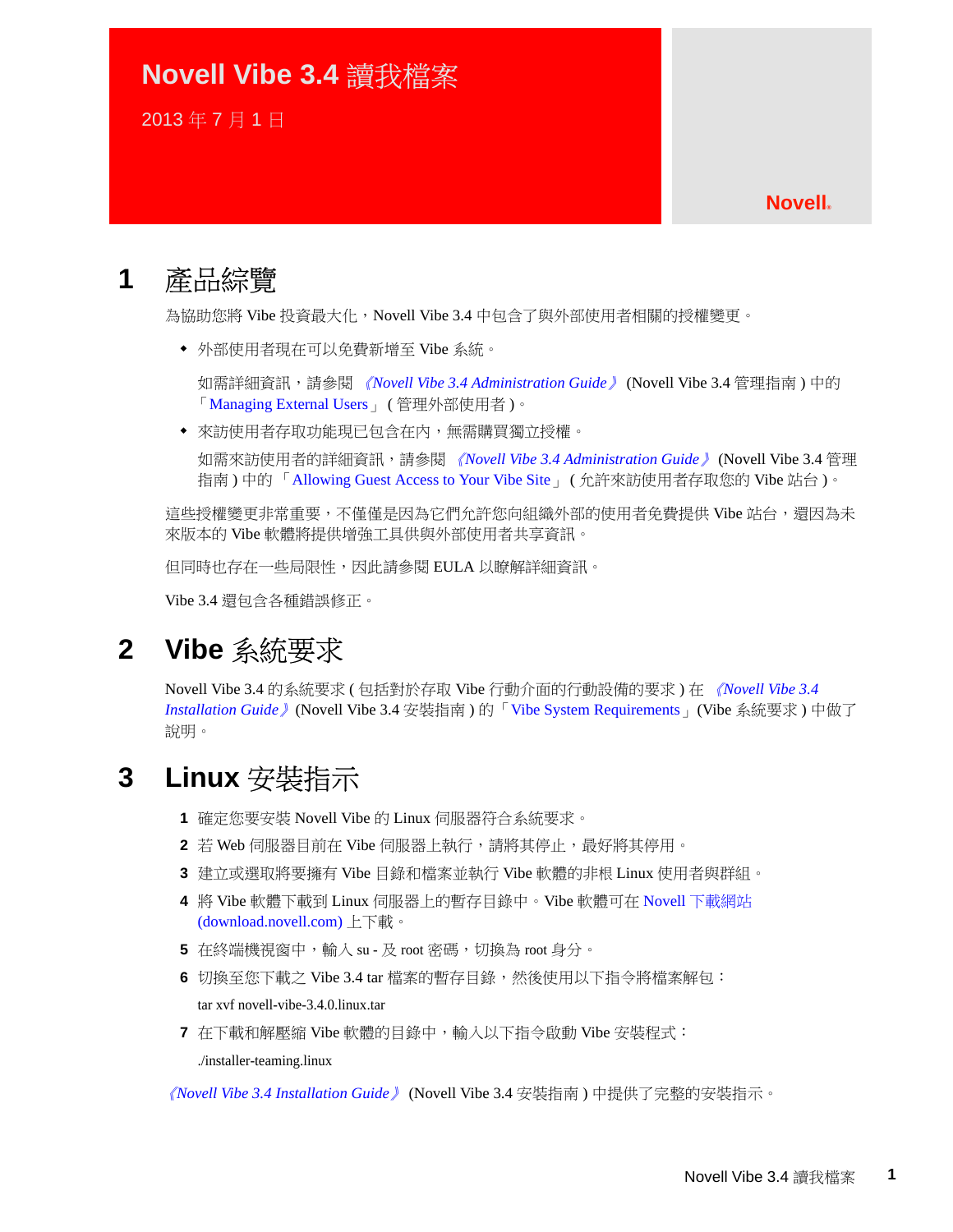# **4 Windows** 安裝指示

- **1** 確定您要安裝 Novell Vibe 的 Windows 伺服器符合系統要求。
- **2** 以具備管理員權限的使用者身分登入 Windows 伺服器。
- 3 若 Web 伺服器目前在 Vibe 伺服器上執行,請將其停止,最好將其停用。
- **4** 將 Vibe 軟體下載到 Windows 伺服器上的暫存目錄中。Vibe 軟體可在 Novell [下載網站](download.novell.com) (download.novell.com) 上下載。
- **5** 在 Windows 檔案總管中,瀏覽至您下載和解壓縮 Vibe 軟體的目錄,然後連按兩下 installerteaming.exe 檔案啟動 Vibe 安裝程式。

《*Novell Vibe 3.4 Installation Guide*》 (Novell Vibe 3.4 安裝指南 ) 中提供了完整的安裝指示。

# **5** 更新問題

- ! 第 5.1 [節 「更新](#page-1-0) Vibe 3.x 系統」 ( 第 2 頁 )
- ! 第 5.2 節 「更新 [Teaming 2.1](#page-1-1) 系統」 ( 第 2 頁 )
- ◆ 第 5.3 [節 「重新編列](#page-1-2) Vibe 搜尋索引」 (第 2 頁)
- ◆ 第 5.4 [節 「更新高可用性系統時索引伺服器之間不相容」](#page-2-0)(第 3 頁 )
- ◆ 第 5.5 [節 「更新後未](#page-2-1)保留手動的 Ehcache 組態設定」 ( 第 3 頁 )
- ! 第 5.6 節 「從 Vibe 的早先版本更新至 Vibe 3.3 時出[現的問題」](#page-3-0) ( 第 4 頁 )
- ! 第 5.7 [節 「更新到新版本後的](#page-3-1)效能問題」 ( 第 4 頁 )
- ◆ 第 5.8 [節 「](#page-3-2)當工作流程處於自定狀態時無法重設出廠工作流程定義 」(第 4 頁 )

## <span id="page-1-0"></span>**5.1** 更新 **Vibe 3.***x* 系統

您可以從 Vibe 3、Vibe 3.1 或 Vibe 3.2 更新至 Vibe 3.3。若要更新至 Vibe 3.4,必須先更新至 Vibe 3.3。 您需要分別更新資料庫與軟體。如需詳細資訊,請參閱「《Novell Vibe 3.4 Installation Guide》」*(Novell Vibe 3.4* 安裝指南 *)* 中的 *Update*( 更新 )。

## <span id="page-1-1"></span>**5.2** 更新 **Teaming 2.1** 系統

如果要從 Teaming 2.1 或之前版本升級,必須先更新至 Novell Vibe 3,然後才能更新至 Vibe 3.3,之後 方可更新至 Vibe 3.4。如需如何更新至 Novell Vibe 3 的相關資訊,請參閱 《*[Novell Vibe 3 Installation](http://www.novell.com/documentation/vibe_onprem3/vibeprem3_inst/data/bookinfo.html)  [Guide](http://www.novell.com/documentation/vibe_onprem3/vibeprem3_inst/data/bookinfo.html)*》 (http://www.novell.com/documentation/vibe\_onprem3/vibeprem3\_inst/data/bookinfo.html)(Novell Vibe 3 安裝指南 ) 中的 「Update」 ( 更新 )。

## <span id="page-1-2"></span>**5.3** 重新編列 **Vibe** 搜尋索引

由於系統中存在一個有關附件檔案大小的問題,您應當在更新至 Vibe 3.3 後重新編列搜尋索引,以便 使附件大小能夠正確顯示。如需如何重新編列搜尋索引的詳細資訊,請參閱 《*Novell Vibe 3.4 Installation Guide*》(Novell Vibe 3.4 安裝指南 ) 之 「Update」 ( 更新 ) 中的「Resetting Your Definitions」 ( 重設您的定義 )。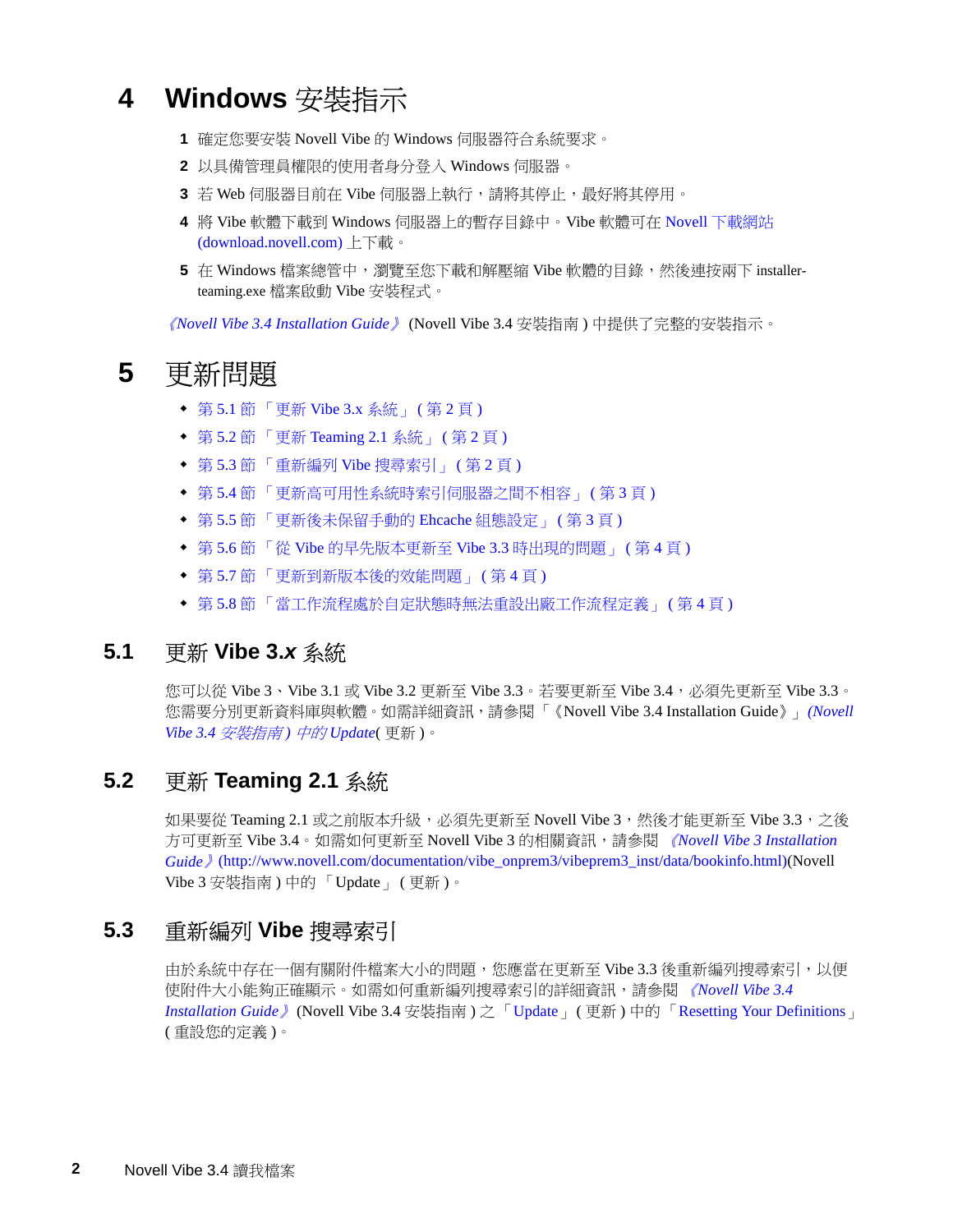# <span id="page-2-0"></span>**5.4** 更新高可用性系統時索引伺服器之間不相容

從早先版本的高可用性 Vibe 系統更新至 Vibe 3 或更高版本時,目前存在的延後記錄彼此不相容。

若要確保在更新至 Vibe 3 或更高版本期間,延後更新記錄不會出現不相容問題,您必須在升級之前清 除所有延後更新記錄。

如需如何清除延後更新記錄的相關資訊,請參閱 《*Novell Vibe 3.4 Administration Guide*》 (Novell Vibe 3.4 管理指南 ) 中的 「Performing Maintenance on a High Availability Lucene Index」 ( 維護高可用性 Lucene 索引 )。

### <span id="page-2-1"></span>**5.5** 更新後未保留手動的 **Ehcache** 組態設定

如果您曾對 Vibe 快取進行過效能調整,修改了以下任一組態檔案,則從先前版本更新至 Vibe 3 或更高 版本之後可能會遇到快取問題:

- ! ehcache-hibernate.xml ( 單一伺服器 Vibe 環境 )
- ! ehcache-hibernate-clustered.xml ( 叢集 Vibe 環境 )

僅當您修改了上述任一檔案時才會出現問題,因為這些檔案在 Vibe 更新期間會被覆寫。

根據您所處的是單一伺服器 Vibe 環境還是叢集 Vibe 環境,遇到的問題會有所不同。

如果您曾修改過 ehcache-hibernate.xml 檔案以最佳化單一 Vibe 伺服器的快取效能,則在更新 Vibe 之後, 您可能會發現快取效能有所降低。

如果您曾修改過 ehcache-hibernate-clustered.xml 檔案以設定叢集環境,則您可能會發現新增至 Vibe 站台 的項目有時不會顯示,或系統出現其他反常行為。這是因為資訊未被快取,並且各種 Vibe 伺服器之間 未正確同步。

若要解決更新後的快取問題:

**1** 在 Vibe 更新之前修改 ehcache-hibernate.xml 檔案或 ehcache-hibernate-clustered.xml 檔案以反映檔案狀 態。

這些檔案位於以下目錄:

Linux: /opt/novell/teaming/apache-tomcat/ webapps/ssf/WEB-INF/classes/config

Windows: c:\Program Files\Novell\Teaming\apache-tomcat\ webapps\ssf\WEB-INF\classes\config

若要杳看 Vibe 更新前這些檔案的內容,可以瀏覽至以下位置的備份目錄:

- Linux: /opt/novell/teaming/teaming-backup/ ssf/WEB-INF/classes/config
- Windows: c:\Program Files\Novell\Teaming\teaming-backup\ ssf\WEB-INF\classes\config

重要:這些備份檔案只能用作參考。請勿以備份目錄中的檔案取代整個 ehcache-hibernate.xml 檔案 或 ehcache-hibernate-clustered.xml 檔案。新檔案包含重要的新設定,必須保留。您必須手動新增舊檔 案中包含的所有自定內容。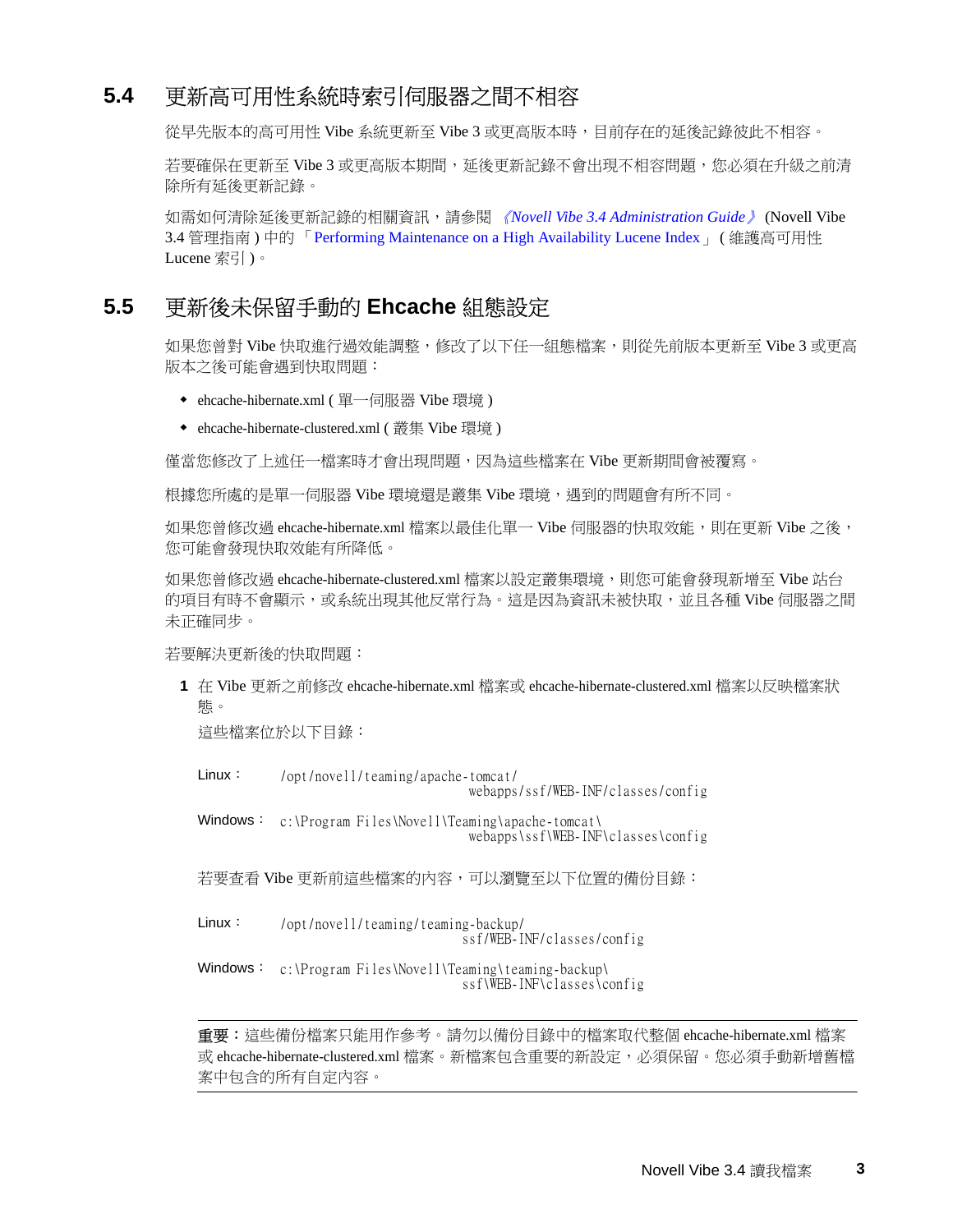- 2 ( 視情況而定 ) 如果您處於叢集 Vibe 環境中, 並且需要修改 ehcache-hibernate-clustered.xml 檔案, 請 確保新 ehcache-hibernate-clustered.xml 檔案中的 hostName、multicastGroupAddress 和 multicastGroupPort 內 容的值正確。
- **3** 儲存您對組態檔案所做的任何修改,然後重新啟動 Vibe。

# <span id="page-3-0"></span>**5.6** 從 **Vibe** 的早先版本更新至 **Vibe 3.3** 時出現的問題

- ! 第 5.6.1 [節 「重設](#page-3-3) Vibe 站台的定義」 ( 第 4 頁 )
- ◆ 第 5.6.2 節 「 重新編列 Vibe 搜尋索引」 ( 第 4 頁 )

#### <span id="page-3-3"></span>**5.6.1** 重設 **Vibe** 站台的定義

從先前版本更新至 Vibe 3.3 後,如果要讓資料夾和工作區定義不再包含品牌元素,應重設 Vibe 站台的 定義。此元素不再有用,並且可能會對使用者造成混淆。現在,資料夾或工作區的品牌設定方式如 《*Novell Vibe 3.4 Advanced User Guide*》 (Novell Vibe 3.4 進階使用者指南 ) 中的 「Branding a Folder or Workspace」 ( 為資料夾或工作區設定品牌 ) 所述。

如需如何在 Vibe 中重設定義的資訊,請參閱 《*Novell Vibe 3.4 Installation Guide*》 (Novell Vibe 3.4 安裝 指南 ) 之 「Update」 ( 更新 ) 中的 「Resetting Your Definitions」 ( 重設您的定義 )。

#### <span id="page-3-4"></span>**5.6.2** 重新編列 **Vibe** 搜尋索引

更新至 Vibe 3.3 之後,應重新編列搜尋索引。如需詳細資訊,請參閱 《*Novell Vibe 3.4 Installation Guide*》(Novell Vibe 3.4 安裝指南 ) 之「Update」( 更新 ) 中的「Resetting Your Definitions」( 重設您的 定義 )。

### <span id="page-3-1"></span>**5.7** 更新到新版本後的效能問題

將 Vibe 系統更新至新版本後,第一次導覽 Vibe 系統時會遇到效能問題。這是因為 Vibe 經過更新之後 需要編譯 JSP。

以後再造訪 Vibe 站台將不再出現這些效能問題。

## <span id="page-3-2"></span>**5.8** 當工作流程處於自定狀態時無法重設出廠工作流程定義

如果您新增了自定狀態至出廠工作流程 ( 例如任務工作流程 ) 且該自定狀態中含有項目,則當您依 《*Novell Vibe 3.4 Installation Guide*》 (Novell Vibe 3.4 安裝指南 ) 之 「Update」 ( 更新 ) 中的 「Resetting Your Definitions」 ( 重設您的定義 ) 所述,將工作流程定義重設為出廠預設值時,您會遇到通知您聯絡 系統管理員的一般性錯誤。

當您嘗試同時重設多個定義時,如果重設出廠工作流程因為此問題而失敗,則所有定義都將無法重 設。

# **6** 安裝問題

- ◆ 第 6.1 節 「Vibe 伺服器和 Lucene 伺服器必須[使用相同的](#page-4-0) JDK」 (第 5 頁)
- ! 第 6.2 [節 「使用者](#page-4-1)名稱與密碼中的字元限制」 ( 第 5 頁 )
- ◆ 第 6.3 節 「LDAP 同步[與登入的使用者](#page-4-2)名稱字元限制」 (第5頁)
- ! 第 6.4 [節 「軟體安裝目錄](#page-4-3)名稱中的字元限制」 ( 第 5 頁 )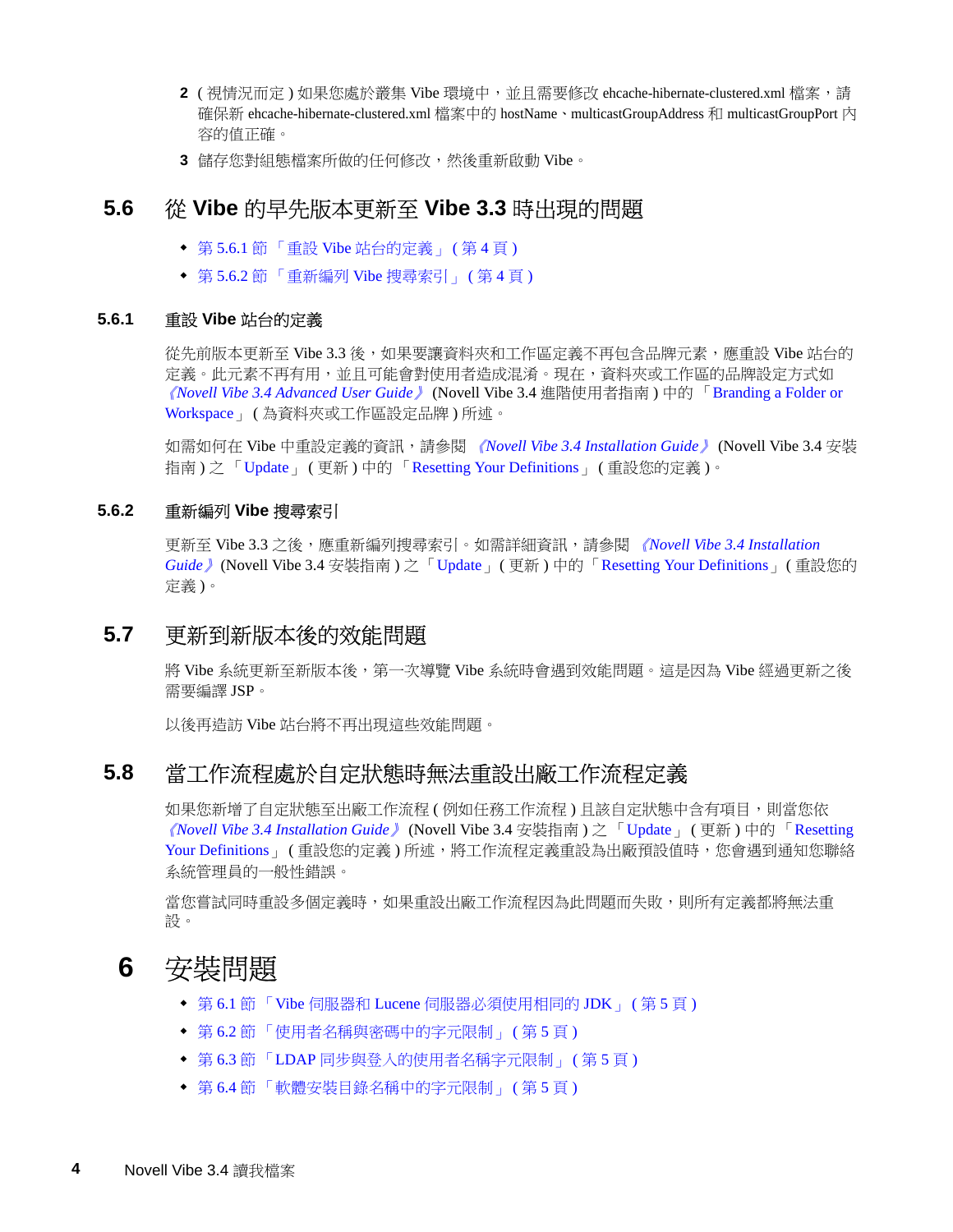- ! 第 6.5 [節 「檔案](#page-4-4)儲存機制目錄名稱中的字元限制」 ( 第 5 頁 )
- ! 第 6.6 節 「預設資[料庫名稱](#page-5-0)」 ( 第 6 頁 )
- 第 6.7 節 「[Applet](#page-5-1) 支援的限制」 ( 第 6 頁 )
- ! 第 6.8 節 「針對 Mac [使用者的](#page-5-2)就地編輯支援」 ( 第 6 頁 )
- ◆ 第 6.9 [節 「](#page-6-0)NFS 支援」 (第7頁)
- ◆ 第 6.10 節 「[Windows Server 2008 R2](#page-6-1) 的防火牆問題」 (第7頁)
- ◆ 第 6.11 節 「[WebDAV](#page-6-2) 伺服器 SSL 連線的 JDK 相依性」 (第7頁)
- ◆ 第 6.12 節 「Windows 上更新的 [Visual C++](#page-6-3) 可轉散發套件」 ( 第 7 頁 )
- ! 第 6.13 節 「與 [Access Manager](#page-7-0) 的相容性」 ( 第 8 頁 )

### <span id="page-4-0"></span>**6.1 Vibe** 伺服器和 **Lucene** 伺服器必須使用相同的 **JDK**

如果 Vibe 和 Lucene 索引各自在不同的伺服器上執行,這兩個伺服器必須使用相同的 JDK。使用不同 的 JDK 會導致發生意外問題,例如無法建立行事曆項目。

## <span id="page-4-1"></span>**6.2** 使用者名稱與密碼中的字元限制

請勿在 Novell Vibe 使用者名稱與密碼中使用擴充字元或雙位元組字元,包括從 LDAP 目錄同步到 Vibe 的使用者名稱和密碼。

此限制源於以下原因︰單一登入產品 ( 如 Novell 驗證管理員 )、Web 服務和 WebDAV 使用了 Vibe 用於 驗證的開放原始碼 [Spring Security](http://static.springframework.org/spring-security/site) (http://static.springframework.org/spring-security/site) 以及多種驗證組 合方式︰基本[驗證](http://en.wikipedia.org/wiki/Basic_access_authentication) (http://en.wikipedia.org/wiki/Basic\_access\_authentication) 與基於[表單](http://en.wikipedia.org/wiki/Form_based_authentication)的驗證 (http:// en.wikipedia.org/wiki/Form\_based\_authentication)。在所有組合中,只有 ASCII 字元可以正確解譯。

# <span id="page-4-2"></span>**6.3 LDAP** 同步與登入的使用者名稱字元限制

包含特殊字元 ( / \ \* ? " < > : | ) 的 LDAP 使用者名稱不能用做 Novell Vibe 的使用者名稱。若 LDAP 目錄 包含使用此類字元的使用者名稱,則儘管它們可以同步到 Vibe 站台,但相關聯的使用者卻無法登入。

Vibe 使用者名稱中不能使用這些字元的原因是: Vibe 使用者名稱會充當使用者工作區的標題,而工作 區標題又會充當引導使用者進入工作區之階層路徑的元素。這些字元在 Linux 和 Windows 路徑名稱中 都屬於不合法的字元。

# <span id="page-4-3"></span>**6.4** 軟體安裝目錄名稱中的字元限制

請勿在 Novell Vibe 的安裝目錄名稱中使用擴充字元或雙位元組字元。Vibe 軟體的預設位置為︰

Linux : /opt/novell/teaming

Windows : c:\Program Files\Novell\Teaming

### <span id="page-4-4"></span>**6.5** 檔案儲存機制目錄名稱中的字元限制

請勿在 Novell Vibe 檔案儲存機制路徑的目錄名稱中使用擴充字元或雙位元組字元。檔案儲存機制根目 錄的預設位置是: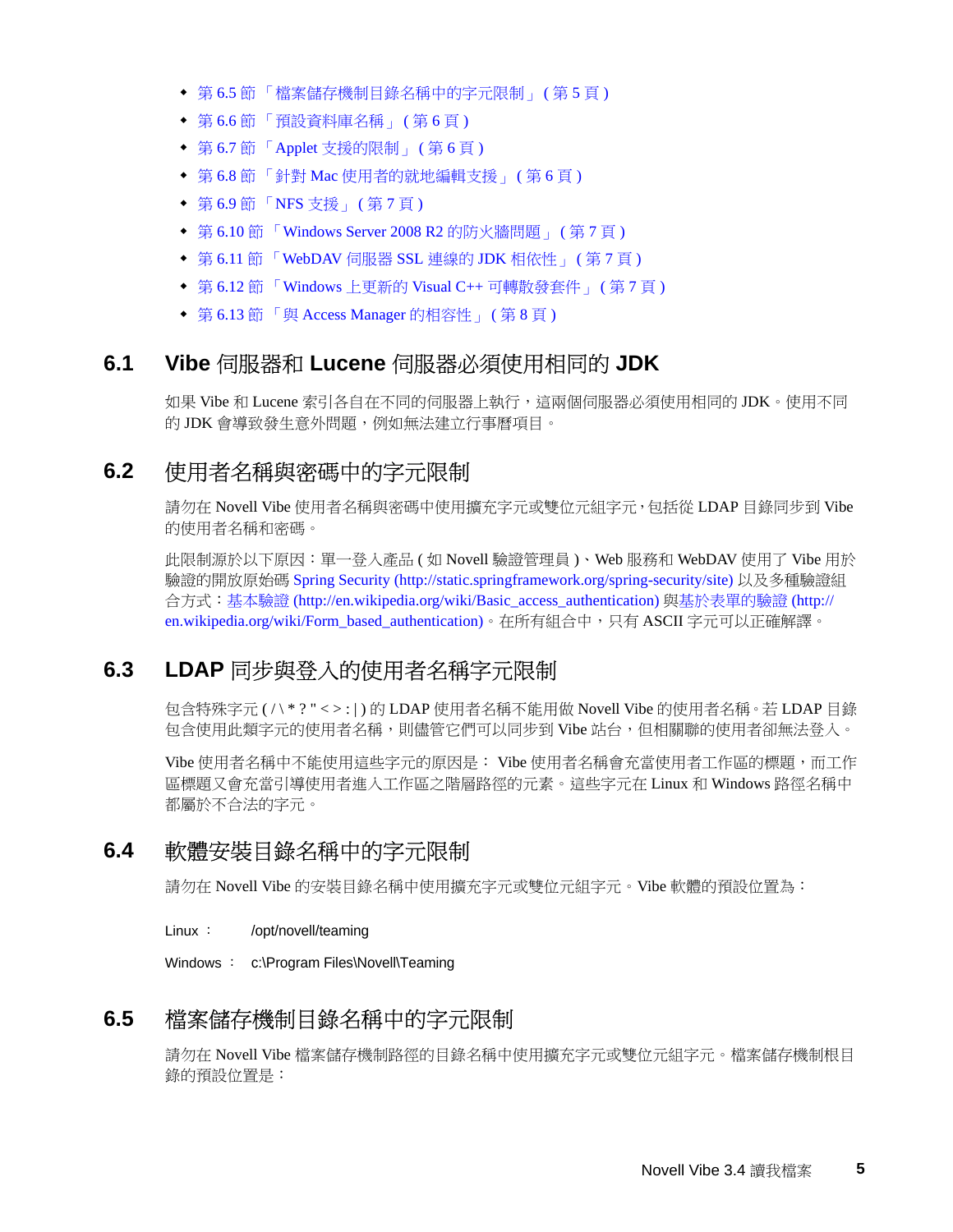Linux: /var/opt/novell/teaming

Windows: c:\Novell\Teaming

用於將多種檔案類型轉換為 HTML,以在 Vibe 站台中進行檢視及編列索引的 Oracle Outside In 檢視器 無法處理包含擴充字元和雙位元組字元的目錄名稱。

### <span id="page-5-0"></span>**6.6** 預設資料庫名稱

Novell Vibe 安裝程式為您建立 Vibe 資料庫後,該資料庫命名為 sitescape。此資料庫名稱目前是硬編碼 至安裝程式所使用的資料庫建立程序檔中。該名稱起源於之前曾擁有 Vibe 軟體之公司的名稱。

若要讓 Vibe 資料庫使用其他名稱,您可以在啟動 Vibe 安裝程式之前編輯資料庫建立程序檔,然後手 動執行該程序檔。若如此操作,您還必須在執行 Vibe 安裝程式時更新 JDBC URL。升級到新版本之 前,還需要修改資料庫更新程序檔。

重要:不建議變更 Vibe 資料庫名稱。

### <span id="page-5-1"></span>**6.7 Applet** 支援的限制

在安裝了早於 1.6.0\_12 版 Java Runtime Environment (JRE) 的系統中,64 位元 Firefox 不支援 Applet。

在 64 位元作業系統中,更新至 JRE 1.6.0.12 或更新版本可使 Applet 正常工作。

例如,在不支援 Applet 的系統中,從桌面拖放多個檔案、從桌面貼上檔案、就地編輯及工作流程編輯 器中的圖形顯示,這些功能都無法正常工作。

## <span id="page-5-2"></span>**6.8** 針對 **Mac** 使用者的就地編輯支援

對於 Mac 使用者, Vibe 會在使用者的 Mac 工作站上的以下目錄中尋找 OpenOffice.org :

/Applications/OpenOffice.org.app

若貴組織的 OpenOffice.org 標準位置是使用者工作站上的其他位置,您可以將 Vibe 重新設定為在您偏 好的位置尋找 OpenOffice.org。

**1** 變更至以下目錄︰

Linux: /opt/novell/teaming/apache-tomcat-version/ webapps/ssf/WEB-INF/classes/config

Windows: c:\Program Files\Novell\Teaming\apache-tomcat-version\ webapps\ssf\WEB-INF\classes\config

- **2** 在文字編輯器中開啟 ssf.properties 檔案。
- **3** 找到以下文開頭的一段文字︰

edit.in.place.mac.editor

- **4** 將此段文字複製到文字編輯器的剪貼簿中。
- **5** 開啟與 ssf.properties 檔案位於同一目錄中的 ssf-ext.properties 檔案。
- **6** 在 ssf-ext.properties 檔案末尾貼上複製的這段文字。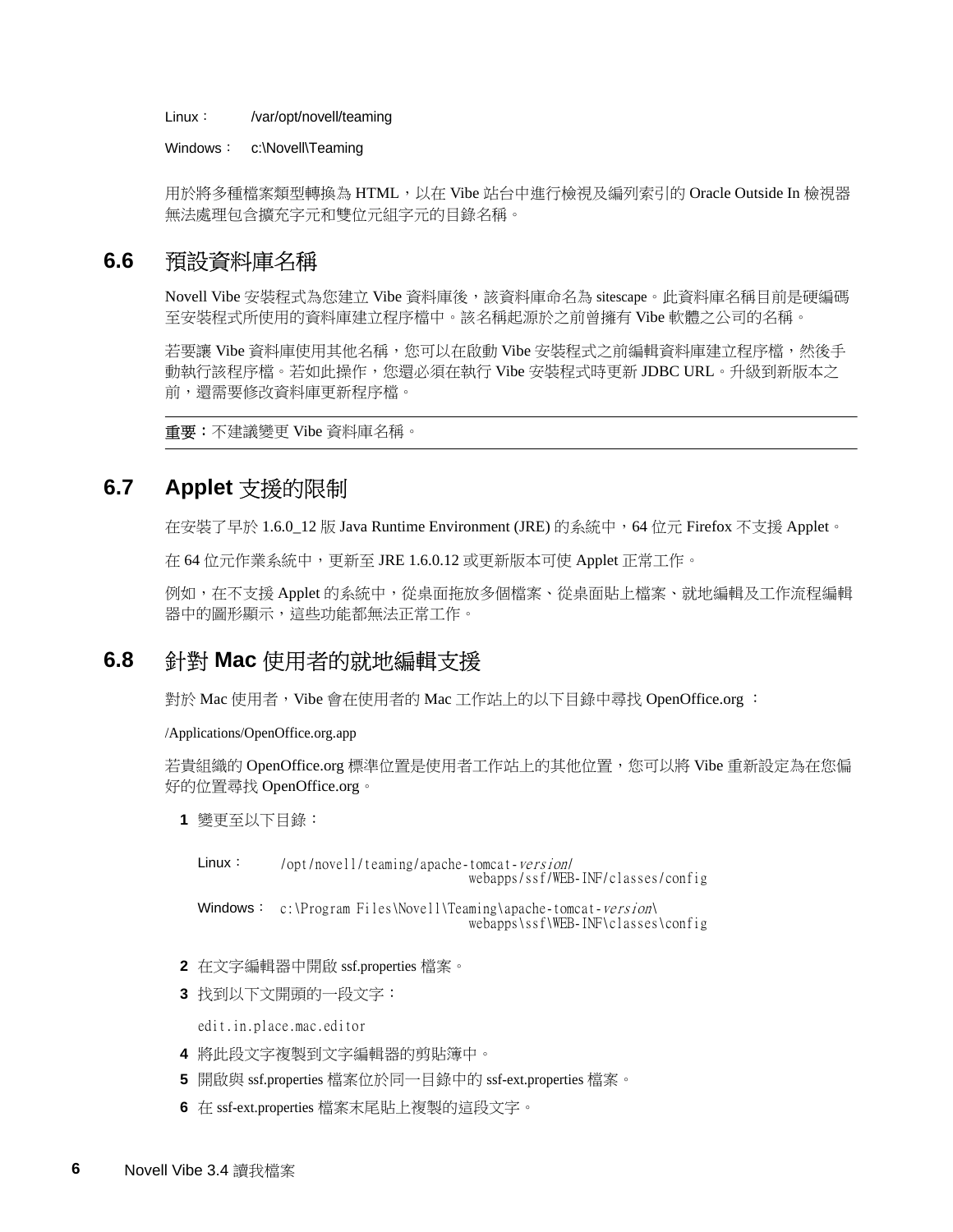- **7** 修改 OpenOffice.org 軟體的位置以反映它在組織中的位置。
- **8** 儲存並關閉 ssf-ext.properties 檔案。
- **9** 不儲存 ssf.properties 檔案,直接將其關閉。
- **10** 停止 Vibe 然後將其重新啟動,以使新的軟體位置在 Vibe 站台上生效。

## <span id="page-6-0"></span>**6.9 NFS** 支援

NFS 檔案系統掛接允許將 Vibe 檔案儲存機制放置於正在執行 Vibe 的遠端伺服器上。但是,NFS 檔案 系統掛接不允許將 Lucene 索引放置於正在執行 Lucene 索引伺服器的遠端伺服器上。

## <span id="page-6-1"></span>**6.10 Windows Server 2008 R2** 的防火牆問題

在 Windows Server 2008 R2 上, 依預設會啟用防火牆,並封鎖連接埠 80 和 443。但 Vibe 需要使用這些 連接埠,因此需要在 Windows 伺服器上進行設定以讓其允許 Vibe 程式執行。

若要設定 Windows Server 2008 R2 機器以在其上使用 Vibe ︰

- **1** 在 「控制台」面板中,連按兩下 「*Windows* 防火牆」。
- **2** 按一下 「允許程式通過 *Windows* 防火牆」。
- <span id="page-6-4"></span>**3** 開啟 Vibe 通過防火牆需要使用的連接埠︰
	- **3a** 按一下 「新增連接埠」。
	- **3b** 在 「名稱」欄位中,為 Vibe 用於非安全連線的 HTTP 連接埠指定描述性名稱。
	- **3c** 在 「連接埠」欄位中,指定 80。
	- **3d** 按一下 「確定」。
	- **3e** 對安全 HTTP 連接埠 443 重複[步驟](#page-6-4) 3a 至[步驟](#page-6-5) 3d。
- <span id="page-6-5"></span>4 定義這兩個連接埠後,在「Windows 防火牆設定」對話方塊中按一下「確定」,以允許 Vibe 透 過這些連接埠穿過防火牆進行通訊。

### <span id="page-6-2"></span>**6.11 WebDAV** 伺服器 **SSL** 連線的 **JDK** 相依性

若要在 Novell Vibe 站台與 WebDAV 伺服器之間使用 SSL 連線,且 WebDAV 伺服器擁有的是自行簽署 的證書,而非證書管理中心提供的證書,則您必須使用 Sun JDK。目前,Vibe 處理自行簽署之證書的 功能無法與 IBM JDK 處理自行簽署之證書的方式相容。

## <span id="page-6-3"></span>**6.12 Windows** 上更新的 **Visual C++** 可轉散發套件

Novell Vibe 使用 Oracle Outside In 8.3.5 檢視器技術來顯示 Vibe 站台上的文件與影像,以及對文件編列 索引。此檢視器技術依賴於 Microsoft Visual C++ 2005 可轉散發套件的支援套件 1。若安裝 Vibe 的 Windows 伺服器中尚未安裝最新版本的 Visual C++ 可轉散發套件,您必須安裝該套件才能讓 Vibe 站台 正常運作。所需的 Visual C++ 可轉散發套件版本可從以下位置取得:

- ! [Microsoft Visual C++ 2005 SP1](http://www.microsoft.com/downloads/details.aspx?familyid=200B2FD9-AE1A-4A14-984D-389C36F85647&displaylang=en) 可轉散發套件 (x86) (http://www.microsoft.com/downloads/ details.aspx?familyid=200B2FD9-AE1A-4A14-984D-389C36F85647&displaylang=en)
- ! [Microsoft Visual C++ 2005 SP1](http://www.microsoft.com/downloads/details.aspx?familyid=EB4EBE2D-33C0-4A47-9DD4-B9A6D7BD44DA&displaylang=en) 可轉散發套件 (x64) (http://www.microsoft.com/downloads/ details.aspx?familyid=EB4EBE2D-33C0-4A47-9DD4-B9A6D7BD44DA&displaylang=en)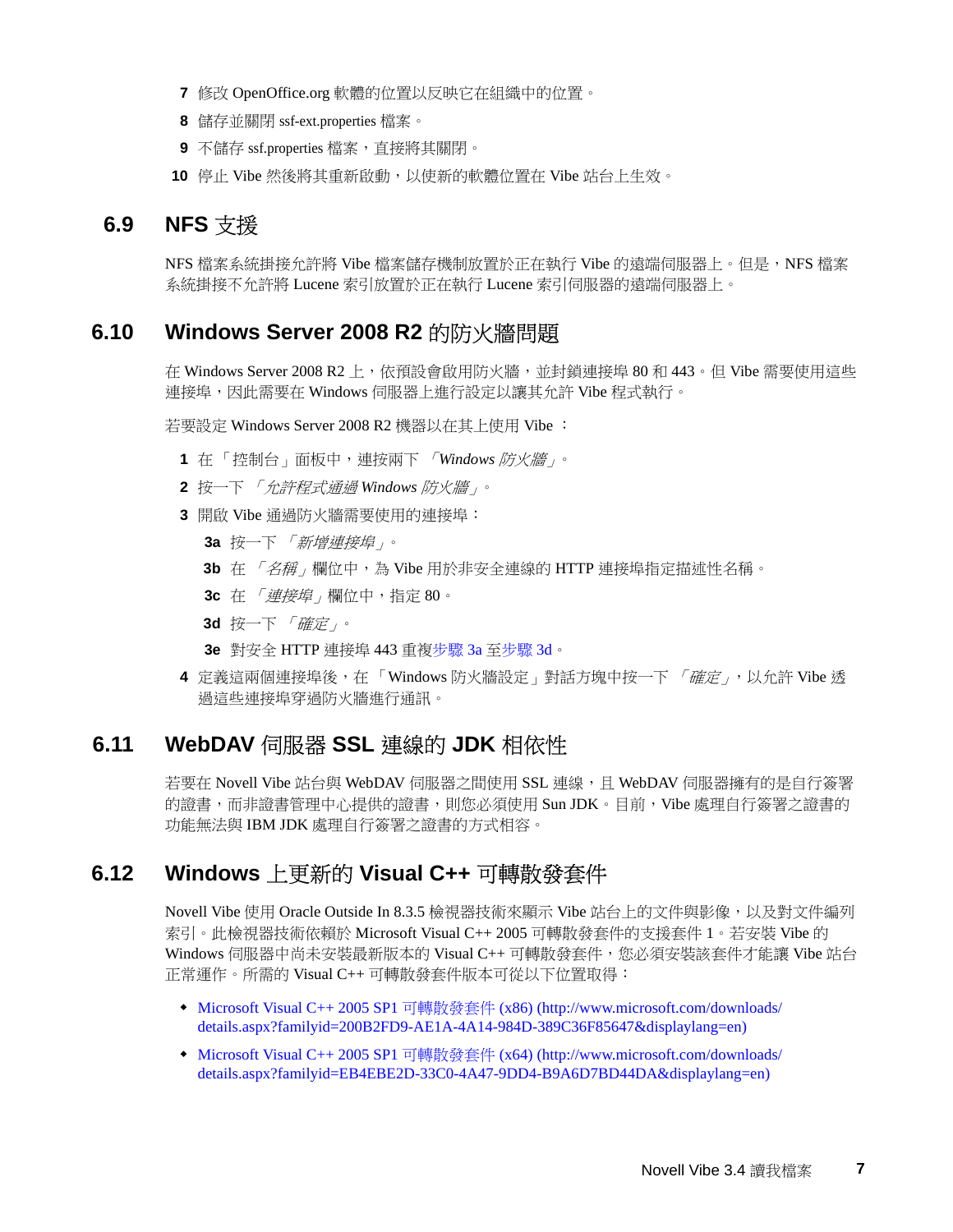如需詳細資訊,請參閱 [Oracle](http://www.oracle.com/support) 支援網站 (http://www.oracle.com/support) 上的 《*New Dependency for Outside In 8.2.0 and Newer Versions, Windows Products Only)*》 (Outside In 8.2.0 及更新版本的新相依性 ( 僅限 Windows 產品 )) ( 文件 ID 468895.1)。您需要登入 Oracle 支援網站才能存取支援文件。

## <span id="page-7-0"></span>**6.13** 與 **Access Manager** 的相容性

要將 Novell Vibe 與 Novell Access Manager 搭配使用而不出問題,需要安裝 Access Manager 3.1 SP1 IR1。Novell [下載網站](http://download.novell.com) (http://download.novell.com) 上提供了此版本。

# **7 Vibe** 問題

- ! 第 7.1 節 「勿要刪除[系統使用者](#page-8-0)帳戶」 ( 第 9 頁 )
- ◆ 第 7.2 節 「勿要刪除 [Vibe](#page-8-1) 區域」 (第 9 頁)
- ! 第 7.3 節 「移動主[任務導致](#page-8-2)子任務階層遺失」 ( 第 9 頁 )
- ! 第 7.4 節 「在 Linux 上使用 [OpenOffice](#page-8-3) 儲存 Vibe 文件時會建立兩個檔案版本」 ( 第 9 頁 )
- ◆ 第 7.5 節 「Mac 上的 Safari [不允許使用新增](#page-8-4)書籤選項建立 RSS 摘要」(第 9 頁)
- ! 第 7.6 節 「在 Mac 上無[法透過拖放操作](#page-8-5)新增檔案」 ( 第 9 頁 )
- ◆ 第 7.7 節 「檔案記事不一定顯示在最早[版本的檔案中」](#page-8-6) (第9頁)
- ◆ 第 7.8 節 「LDAP 同步[問題」](#page-9-0) (第10頁)
- ◆ 第 7.9 節 「抵達[頁面問題」](#page-9-1)(第 10 頁)
- ! 第 7.10 節 「工[作區複製](#page-10-0)限制」 ( 第 11 頁 )
- ◆ 第 7.11 [節 「輸](#page-10-1)出 / 輸入限制」 (第11頁)
- ◆ 第 7.12 節 「[MySQL](#page-10-2) 的檔案刪除問題」 ( 第 11 頁 )
- ◆ 第 7.13 節 「受密碼保護[的檔案」](#page-10-3) ( 第 11 頁 )
- ◆ 第 7.14 節 「鏡射資料夾[問題」](#page-10-4) (第11頁)
- ! 第 7.15 [節 「資](#page-11-0)料夾和工作區巢狀問題」 ( 第 12 頁 )
- ◆ 第 7.16 節 「 授權報告問題」 ( 第 12 頁 )
- ! 第 7.17 節 「自定項目與檢[視窗中的日](#page-11-2)期屬性」 ( 第 12 頁 )
- ◆ 第 7.18 節 「GroupWise [的整合問題」](#page-11-3) (第12頁)
- ! 第 7.19 節 「無法[與外部外](#page-12-0)寄郵件系統通訊」 ( 第 13 頁 )
- ◆ 第 7.20 節 「 Vibe 任務在 Outlook 中顯示為行[事曆事件](#page-12-1)」 (第13頁)
- ◆ 第 7.21 節 「 [傳送電子郵](#page-12-2)件時 Firefox 的限制 」 ( 第 13 頁 )
- 第 7.22 節 「[WebDAV](#page-12-3) 問題」 (第13頁)
- ! 第 7.23 節「在 [Windows XP](#page-15-0) 上透過 Windows 檔案總管檢視 Vibe 資料夾會顯示額外的資料夾」( 第 [16](#page-15-0) 頁 )
- ◆ 第 7.24 節 「[OpenOffice.org](#page-15-1) 的資料配額問題」 (第 16 頁)
- ! 第 7.25 節 「Linux [伺服器上的](#page-15-2) HTML 轉換錯誤」 ( 第 16 頁 )
- ◆ 第 7.26 [節 「使用者設定檔不](#page-16-0)支援使用自定 JSP 檔案 」 ( 第 17 頁 )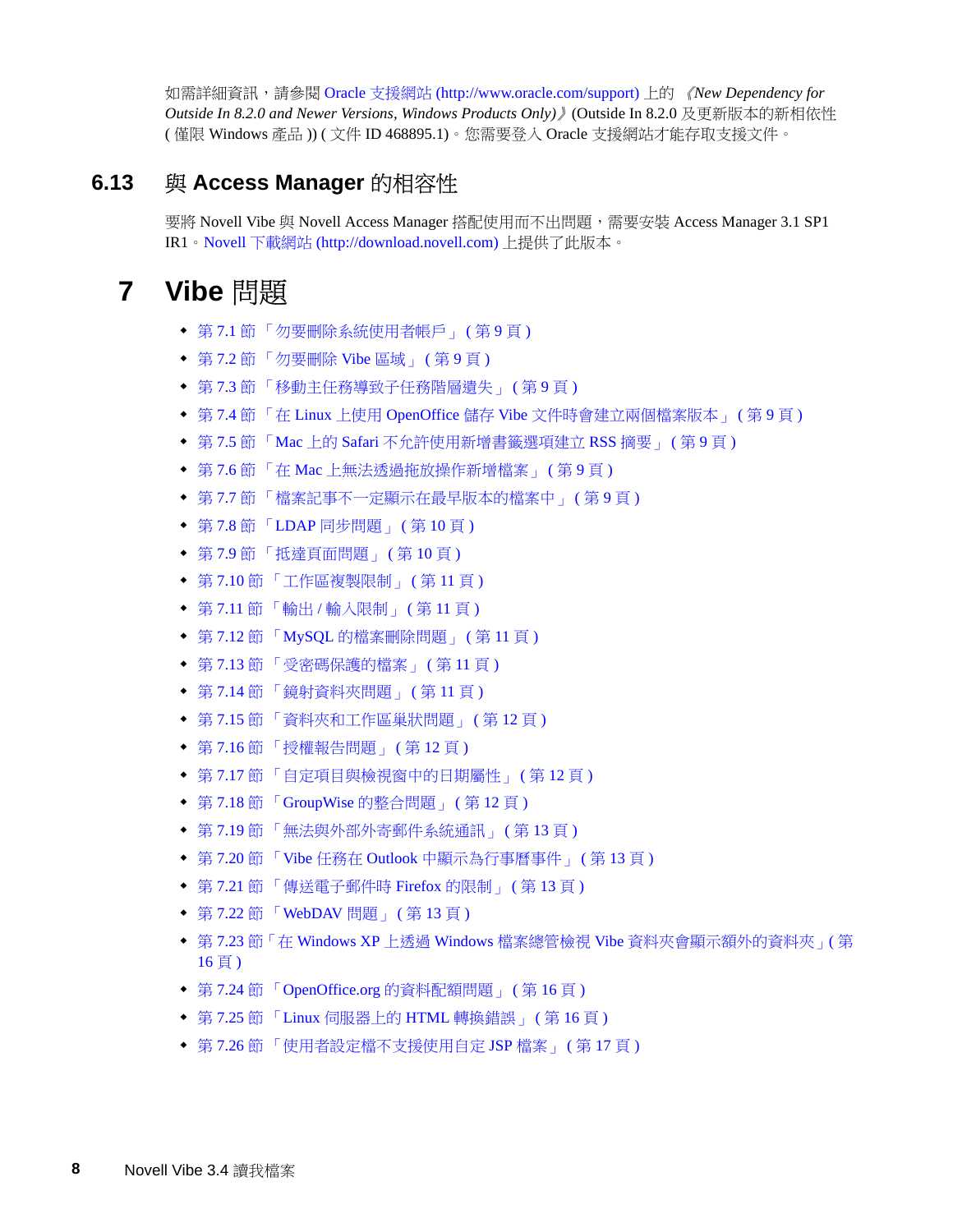## <span id="page-8-0"></span>**7.1** 勿要刪除系統使用者帳戶

Vibe 中有四個系統使用者帳戶。請勿刪除其中任何一個帳戶,因為這樣做會導致 Vibe 系統出現問題。 這些系統帳戶是: Admin、E-mail Posting Agent、Synchronization Agent 及 Guest。

如果您確實需要刪除其中任何一個帳戶,請先咨詢 Novell 支援人員。

## <span id="page-8-1"></span>**7.2** 勿要刪除 **Vibe** 區域

若您有不再需要的 Vibe 區域,請不要將其刪除。刪除 Vibe 中的區域會導致您的 Vibe 站台出現嚴重問 題。

若您確實需要刪除某個 Vibe 區域,請先咨詢 Novell 支援人員。

## <span id="page-8-2"></span>**7.3** 移動主任務導致子任務階層遺失

如果將主 ( 父 ) 任務移至 Vibe 站台上的其他位置,該主任務下的所有子任務甚至子任務的子任務 ( 巢 狀任務 ) 都會變為原任務資料夾中的主任務。

## <span id="page-8-3"></span>**7.4** 在 **Linux** 上使用 **OpenOffice** 儲存 **Vibe** 文件時會建立兩個檔案版本

如果在 Linux 上使用 OpenOffice 編輯 Vibe 中的檔案,每次儲存檔案時會產生兩個新的檔案版本。

發生此問題的原因是,OpenOffice 與 WebDAV 通訊時產生錯誤。

若要解決此問題,請使用最新版本的 LibreOffice。

如需有關編輯 Vibe 中的檔案的詳細資訊,請參閱 《*[Novell Vibe 3.4 User Guide](http://www.novell.com/documentation/vibe34/vibe34_user/data/bookinfo.html)*》 (http://www.novell.com/ documentation/vibe34/vibe34\_user/data/bookinfo.html)(Novell Vibe 3.4 使用者指南 ) 之 「Working with Folder Entries」 ( 使用資料夾項目 ) 中的 「Viewing Files in Read-Only Mode」 ( 以唯讀模式檢視檔案 )。

## <span id="page-8-4"></span>**7.5 Mac** 上的 **Safari** 不允許使用新增書籤選項建立 **RSS** 摘要

在 Mac 上使用 Safari 時,將 RSS URL 貼到瀏覽器後可用的 「*Add Bookmark*」 ( 新增書籤 ) 選項不起作 用。您必須改為使用 「*Bookmark*」 ( 書籤 ) 功能表建立 RSS 摘要。

此問題在 Safari 處理 RSS 摘要時產牛, 與 Vibe 本身無關。

### <span id="page-8-5"></span>**7.6** 在 **Mac** 上無法透過拖放操作新增檔案

由於 Mac 上存在 Java 限制,您無法透過拖放檔案將其新增至資料夾或附加至某個項目,如 *《Novell Vibe 3.4 User Guide*》 ( 使用者指南 ) 之 「Working with Folder Entries」 ( 使用資料夾項目 ) 中的 「Dragging and Dropping Files」 ( 拖放檔案 ) 所述。

如果將要新增的檔案複製並貼到 applet,可以使用用於執行拖放操作的 Vibe applet。但將檔案拖到 applet 不起作用。

## <span id="page-8-6"></span>**7.7** 檔案記事不一定顯示在最早版本的檔案中

當檔案包含多個版本且使用者嘗試新增最早版本的相關記事 ( 《*Novell Vibe 3.4 User Guide*》 (Novell Vibe 3.4 使用者指南 ) 中的 「Adding a Note about a File or File Version」 ( 新增關於檔案或檔案版本的記 事 )) 時,該記事不一定會顯示。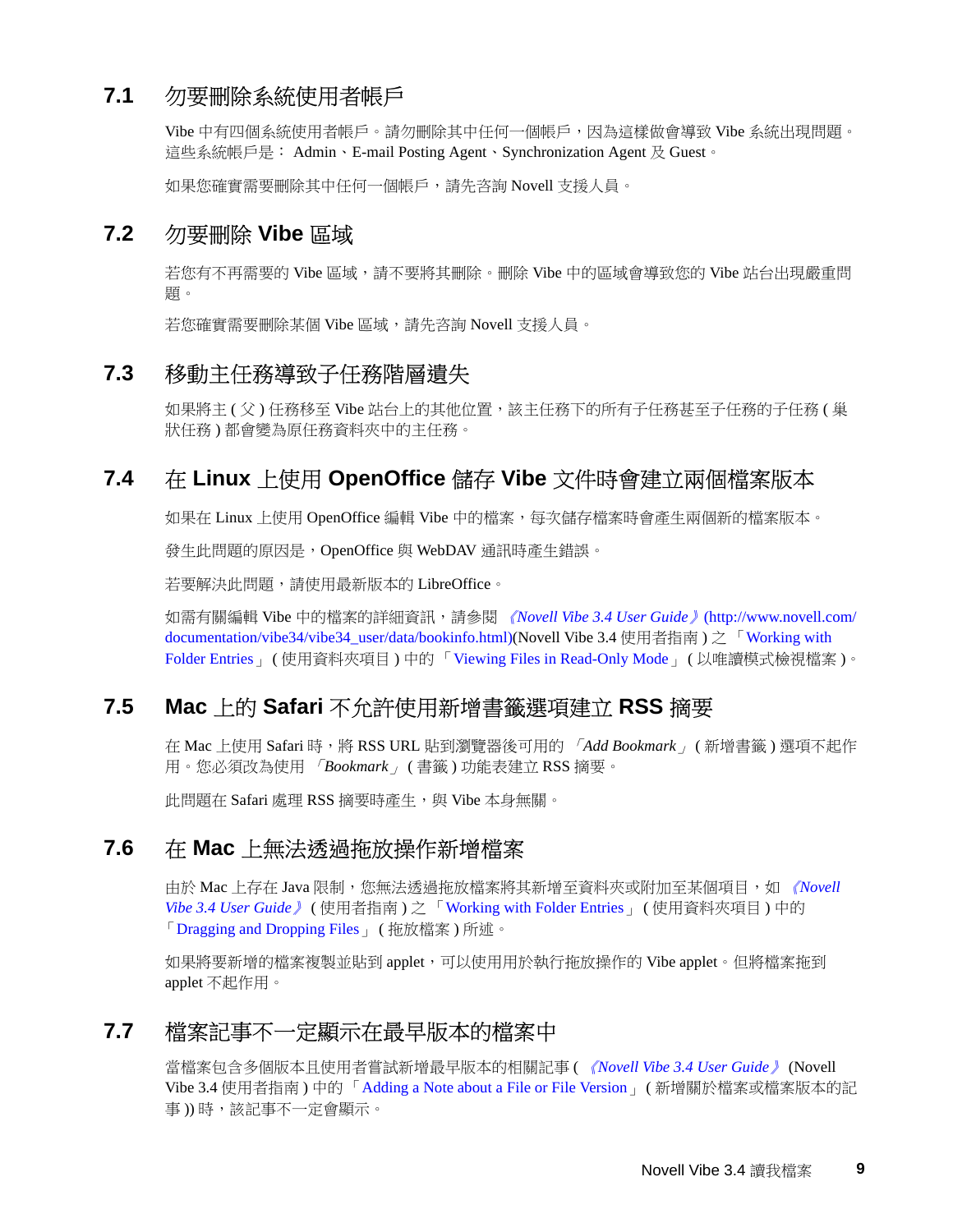## <span id="page-9-0"></span>**7.8 LDAP** 同步問題

- ◆ 第 7.8.1 節 「透過 LDAP 刪除[使用者時的問題」](#page-9-2) (第10頁)
- ! 第 7.8.2 [節 「啟動](#page-9-3) Vibe 使用者同步時發生的問題」 ( 第 10 頁 )
- ◆ 第 7.8.3 節 「重新命名和移動 LDAP [目錄中的使用者時](#page-9-4)發生的問題」 (第10頁)

#### <span id="page-9-2"></span>**7.8.1** 透過 **LDAP** 刪除使用者時的問題

Novell 建議在設定 LDAP 同步時,絕對不要選取選項 「刪除不在 *LDAP* 中的使用者」。未來發行 Vibe 版本時,此功能會得到增強或移除。使用者帳戶一旦移除就無法復原。最佳實務為取消核取此 LDAP 選項。如此一來會停用使用者,而不是將他們刪除。

#### <span id="page-9-3"></span>**7.8.2** 啟動 **Vibe** 使用者同步時發生的問題

如果採用從 LDAP 目錄輸入使用者的方式建立 Novell Vibe 使用者, 則當您用於同步使用者的 LDAP 屬 性值不唯一時,LDAP 目錄中的有些使用者可能不會顯示在 Vibe 中。例如,如果您使用 cn 屬性識別使 用者,而多個使用者擁有相同的 cn 值,則在重複的使用者名稱中,只有第一個會同步到 Vibe 中。

若要解決此問題,請使用在所有容器中其值都是唯一的屬性,例如 emailAddress。

#### <span id="page-9-4"></span>**7.8.3** 重新命名和移動 **LDAP** 目錄中的使用者時發生的問題

若要重新命名或移動 LDAP 目錄中的使用者,請確定您已為用於唯一識別使用者或群組的 *LDAP* 屬性 設定指定相應的值,如 《*Novell Vibe 3.4 Installation Guide*》 (Novell Vibe 3.4 安裝指南 ) 之 「Gathering Directory Services Information」( 收集目錄服務資訊 ) 中的「LDAP Attribute to Identify a User or Group」 ( 用於識別使用者或群組的 LDAP 屬性 ) 所述。若未給此設定指定值,重新命名或移動 LDAP 目錄中 的使用者可能會導致在 Vibe 中建立新的使用者。

## <span id="page-9-1"></span>**7.9** 抵達頁面問題

- ◆ 第 7.9.1 節 「 抵達頁面上的連結 (URL) 元素在 [Internet Explorer](#page-9-5) 中無效」 ( 第 10 頁 )
- ◆ 第 7.9.2 節 「 增強型檢視元素中的顯示完整項目選項可能會顯示錯誤內容 」 ( 第 10 頁 )

#### <span id="page-9-5"></span>**7.9.1** 抵達頁面上的連結 **(URL)** 元素在 **Internet Explorer** 中無效

如果使用連結 (URL) 元素在抵達頁面中建立連結,除非在設定元素時選取 *「在新視窗中開啟 URL <sub>」</sub>*, 否則連結不會在抵達頁面上啟動。

如需如何將此元素新增至抵達頁面的詳細資訊,請參閱《*Novell Vibe 3.4 Advanced User Guide*》(Novell Vibe 3.4 進階使用者指南 ) 中的 「Adding Content to Your Landing Page」 ( 將內容新增至抵達頁面 )。

#### <span id="page-9-6"></span>**7.9.2** 增強型檢視元素中的顯示完整項目選項可能會顯示錯誤內容

在 Vibe 3.3 中, 增強型檢視元素的 「*顯示完整項目*, 選項經過修改。如果您在先前的版本中將此選項 新增至扺達頁面,然後升級至 Vibe 3.3,當您編輯了扺達頁面並按一下 *「確定﹔*後,系統會自動移除 此選項。如果您編輯了抵達頁面,然後按一下 「*取消」*, 該元素在此抵達頁面上將變為不可用。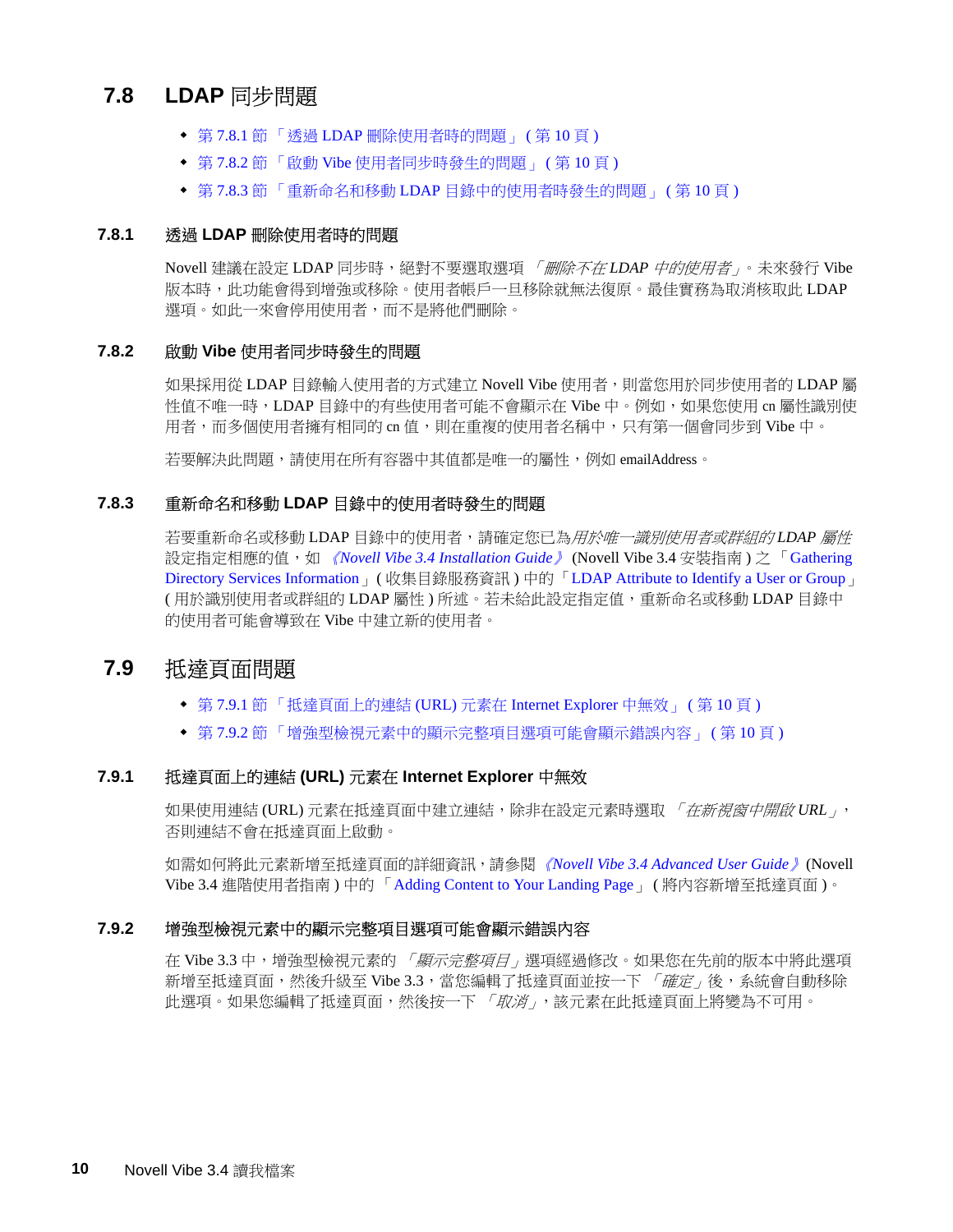# <span id="page-10-0"></span>**7.10** 工作區複製限制

複製工作區時,該工作區中的自定表單與工作流程定義不會傳送到工作區的副本中。您可以透過將定 義移至工作區樹狀結構中的更高層來解除此限制。

- **1** 導覽至原始工作區內定義所在的資料夾。
- **2** 在 「工作區」工具列中,按一下 「管理」 *>* 「表單和檢視窗設計工具」。
- **3** 展開 「表單和檢視窗設計工具」樹狀目錄,然後按一下要移動的定義。
- 4 在「定義內容」方塊中,按一下「*移動此定義,*顯示 Vibe 站台的工作區與資料夾樹狀目錄,然 後按需要展開樹狀目錄以顯示該定義的對應目的地。 若要使定義在原始工作區的副本中生效,請將定義移至樹狀目錄中高於原始工作區與工作區副本 的位置。 若要使定義用於 Vibe 站台的全域範圍,請將定義移至工作區與資料夾樹狀目錄的根目錄中。
- 5 若要移動定義,請選取目的地,然後按一下*「確定」*。
- **6** 按兩次 「關閉」返回 Vibe 主頁面。
- **7** 驗證定義現在在工作區副本中是否可用。
- **8** 對需要在複製的工作區中使用的每個定義重複此程序。

## <span id="page-10-1"></span>**7.11** 輸出 **/** 輸入限制

如果輸出的工作區、資料夾或項目包含指向某物件的連結,而此物件並未包含在輸出檔案內,則當該 檔案輸入至另一個 Vibe 系統後,連結將無法正常運作。

### <span id="page-10-2"></span>**7.12 MySQL** 的檔案刪除問題

若使用的是 MySQL,則上載檔案後將其刪除時可能會遇到下列錯誤:

class org.hibernate.exception.GenericJDBCException Cannot release connection

這是一個 [MySQL](http://bugs.mysql.com/bug.php?id=45357) 缺陷 (http://bugs.mysql.com/bug.php?id=45357)。若要解決此問題,請將 MySQL 更新 至 5.1.40 [或更高版本](http://dev.mysql.com/downloads/mysql) (http://dev.mysql.com/downloads/mysql)。

### <span id="page-10-3"></span>**7.13** 受密碼保護的檔案

在 Novell Vibe 站台上無法檢視於應用程式中建立之受密碼保護的檔案。原本的設計就是如此。

### <span id="page-10-4"></span>**7.14** 鏡射資料夾問題

- ◆ 第 [7.14.1](#page-10-5) 節 「鏡射資料夾結構限制」 (第 11 頁)
- ◆ 第 7.14.2 節 「鏡射資料夾[版本設定限](#page-11-4)制」(第 12 頁)

#### <span id="page-10-5"></span>**7.14.1** 鏡射資料夾結構限制

使用 Novell Vibe 的 「移動此資料夾」功能無法將一個 「鏡射檔案」資料夾移至另一個 「鏡射檔案」 資料夾中。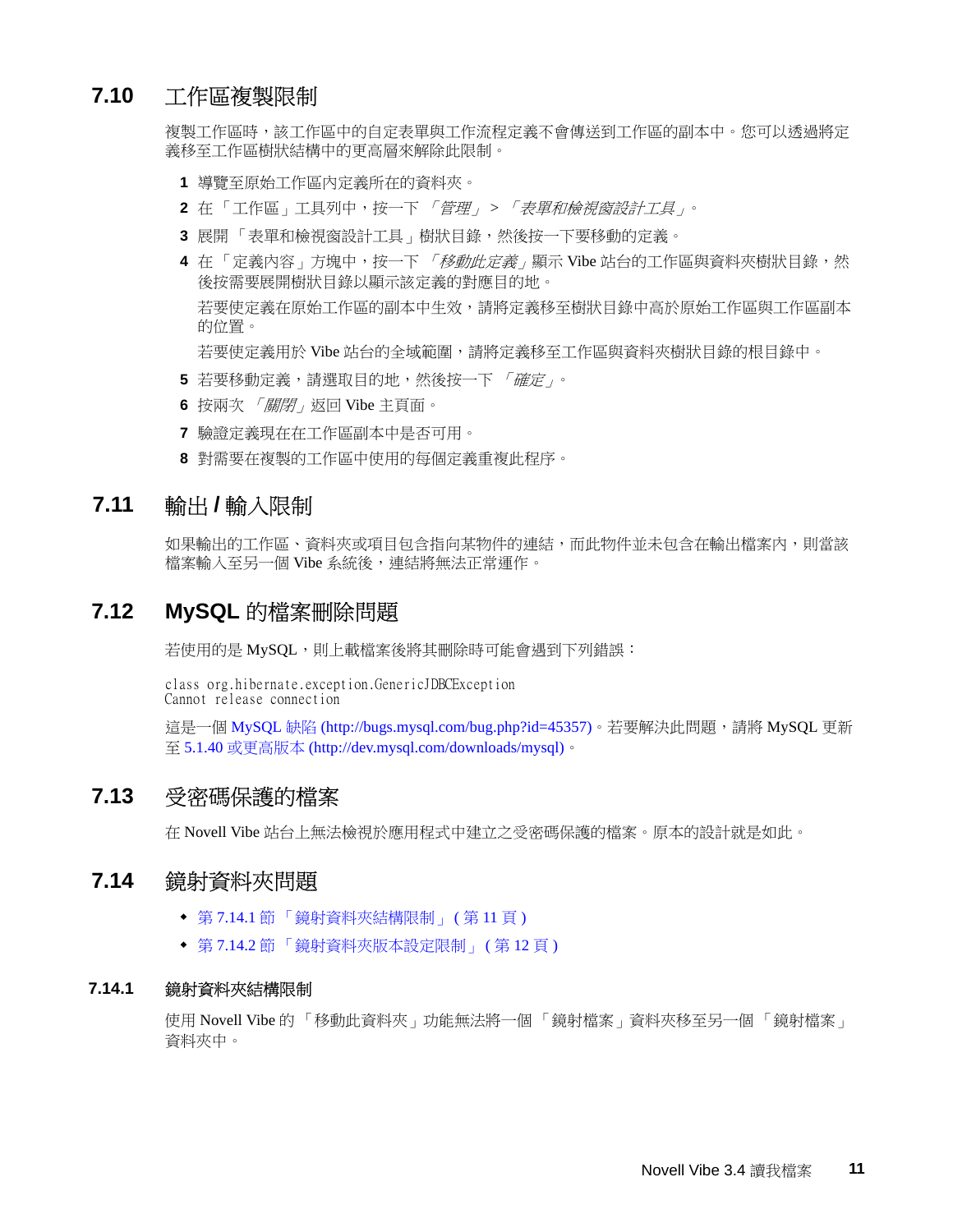#### <span id="page-11-4"></span>**7.14.2** 鏡射資料夾版本設定限制

若編輯鏡射資料夾中的某個檔案,然後檢查其版本歷程,您只能看到該檔案的最新版本,並且從鏡射 位置只能編輯該檔案的最新版本。原本的設計就是如此。目前不支援在鏡射資料夾中進行文件版本設 定。

## <span id="page-11-0"></span>**7.15** 資料夾和工作區巢狀問題

由於資料庫的限制,Vibe 中允許的資料夾和工作區的最大巢狀深度為 45 層。例如,您可以在某個資 料夾內建立一個資料夾,然後再於新建立的資料夾內建立一個資料夾,依此類推,直到資料夾結構的 深度達到 45 層。資料夾結構不能超過 45 層。

## <span id="page-11-1"></span>**7.16** 授權報告問題

您可以按一下 「*管理」*圖示,然後在 「*報告」*下按一下 「*授權報告」*,檢視 Novell Vibe 目前的授權 使用量。授權報告目前會將 Administrator、Guest 和三個內部使用者 (\_emailPostingAgent、 \_jobProcessingAgent 和 \_synchronizationAgent) 視為本地使用者。管理員會計為一個活動使用者,而其他四 個本地使用者對 Vibe 的使用則不會佔用 Vibe 的授權。

# <span id="page-11-2"></span>**7.17** 自定項目與檢視窗中的日期屬性

若在自定項目或檢視窗中使用日期屬性,則位於不同時區的使用者看到的日期可能會有所不同。

Novell Vibe 將日期儲存為 Vibe 使用者所在時區下選定日期的午夜 (GMT 時間 )。例如,山區時區的 2010 年 1 月 13 日會儲存為 GMT-7:00 (20100113T0700)。對位於相同時區的使用者而言,這沒有任何 問題。但對位於不同時區的使用者而言,山區時區的午夜可能就是該使用者所處時區的另一天了。此 偏差會在後續的新版本中解決。

# <span id="page-11-3"></span>**7.18 GroupWise** 的整合問題

- ◆ 第 7.18.1 節 「從 [GroupWise](#page-11-5) 郵件拖放」 (第 12 頁)
- ! 第 7.18.2 節 「無法從 [GroupWise](#page-11-6) 的 Windows 用戶端存取 Vibe 站台」 ( 第 12 頁 )

#### <span id="page-11-5"></span>**7.18.1** 從 **GroupWise** 郵件拖放

在 GroupWise 用戶端中,您無法將 GroupWise 郵件中的附件成功拖放至 Novell Vibe 拖放式視窗中 ( 該 視窗會在您按一下 「資料夾項目」工具列中的 *「將檔案新增至資料夾」*時開啟 )。請先儲存附件,然 後再將儲存的檔案拖放到拖放式視窗中。

#### <span id="page-11-6"></span>**7.18.2** 無法從 **GroupWise** 的 **Windows** 用戶端存取 **Vibe** 站台

為了從 GroupWise Windows 用戶端存取 Novell Vibe 站台, GroupWise 使用者工作站的時間設定必須與 Vibe 伺服器的時間設定相符,偏差不得超過五分鐘。若偏差超過五分鐘,GroupWise 用戶端嘗試聯絡 Vibe 站台的操作就會逾時。若有可能,請將伺服器或工作站的時間重設為正確的相符時間。

若您的系統組態無法避免時間偏差,您可以變更透過 [WS-Security](http://en.wikipedia.org/wiki/Web_Services_Security) (http://en.wikipedia.org/wiki/ Web\_Services\_Security) 向 Vibe 站台進行驗證之 Web 服務 ( 如 GroupWise) 的逾時設定。

**1** 備份以下檔案:

*Teaming* 目錄 /webapps/ssf/WEB-INF/server-config.wsdd

**2** 在文字編輯器中開啟 server-config.wsdd 檔案。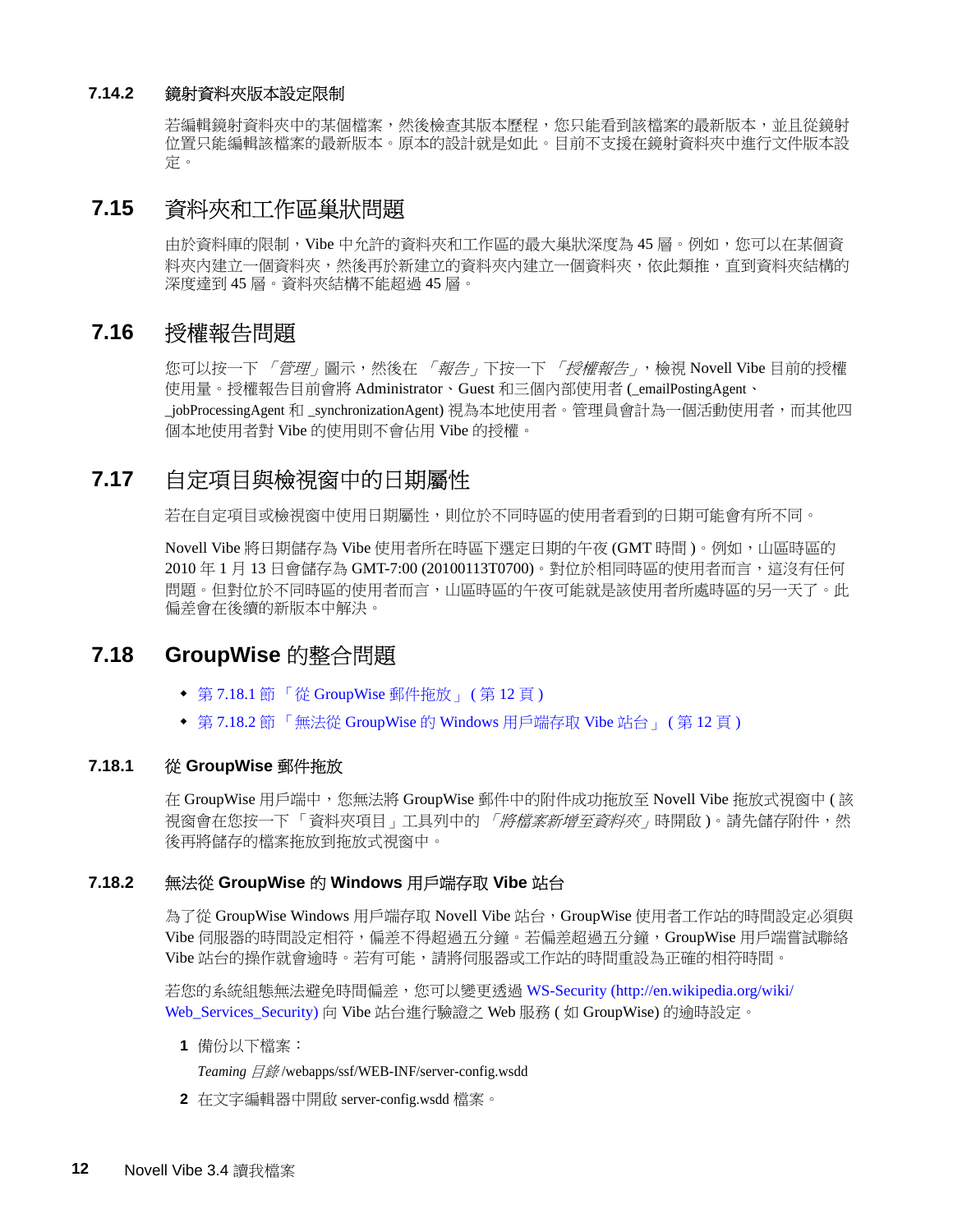<span id="page-12-4"></span>**3** 搜尋以下區段:

```
<handler type="java:org.apache.ws.axis.security.WSDoAllReceiver">
<parameter name="passwordCallbackClass"
value="org.kablink.teaming.remoting.ws.security.PWCallback"/>
<parameter name="action" value="UsernameToken Timestamp"/>
</handler>
```
<span id="page-12-5"></span>4 插入設定為較大逾時值的 timeToLive 參數 (例如, 86400代表 24 小時)。

```
<handler type="java:org.apache.ws.axis.security.WSDoAllReceiver">
<parameter name="passwordCallbackClass"
value="org.kablink.teaming.remoting.ws.security.PWCallback"/>
<parameter name="action" value="UsernameToken Timestamp"/>
<parameter name="timeToLive" value="86400"/>
</handler>
```
- **5** 對 server-config.wsdd 檔案中該區段的另一實例重[複步驟](#page-12-4) 3 與[步驟](#page-12-5) 4。
- 6 儲存 server-config.wsdd 檔案,然後重新啟動伺服器。

此組態變更會影響透過 WS-Security 向伺服器驗證的所有用戶端應用程式,而不僅僅是 GroupWise。

# <span id="page-12-0"></span>**7.19** 無法與外部外寄郵件系統通訊

如果您的 Vibe 站台無法與外部外寄郵件系統 (例如 Novell GroupWise) 通訊,您可能需要對 Vibe 外寄 電子郵件伺服器設定 TLS over SMTP。如果您的電子郵件應用程式需要此類型的組態, 您可以使用 STARTTLS 對 Vibe 設定 TLS over SMTP, 如 《*Novell Vibe 3.4 Administration Guide* 》(Novell Vibe 3.4 管 理指南 ) 之 「Managing E-Mail Configuration」 ( 管理電子郵件組態 ) 中的 「Configuring Outbound E-Mail with TLS over SMTP」 ( 對外寄電子郵件設定 TLS over SMTP) 所述。

# <span id="page-12-1"></span>**7.20 Vibe** 任務在 **Outlook** 中顯示為行事曆事件

當 Vibe 透過 iCal 附件向 Outlook 傳送任務時,這些任務顯示為行事曆事件而不是任務項目。

這是因為 Outlook 處理 iCal 事件的方式有問題。

如需有關 Vibe 如何使用 iCal 附件傳送行事曆事件與任務項目的詳細資訊,請參閱 《*Novell Vibe 3.4 Advanced User Guide*》 (Novell Vibe 3.4 進階使用者指南 ) 中的 「Synchronizing Tasks and Calendars to a Desktop Application」 ( 將任務和行事曆同步到桌面應用程式 )。

# <span id="page-12-2"></span>**7.21** 傳送電子郵件時 **Firefox** 的限制

若您從 Novell Vibe 站台傳送電子郵件,而 *「新增電子郵件地址﹔*欄位中有拼字錯誤或無效的收件人, 則會出現錯誤訊息及 *「返回上一頁」*按鈕。若在 Firefox 中,您將返回「 傳送電子郵件 <sub>」</sub>頁面,但郵 件內容將遺失。而在 Internet Explorer 中,郵件內容將會保留。

當您使用 Firefox 從 Vibe 站台傳送電子郵件時,請儘量採用選取 Vibe 使用者做為收件人或複製收件人 電子郵件地址的方式,以免 *「新增電子郵件地址」*欄位出現拼字錯誤。

## <span id="page-12-3"></span>**7.22 WebDAV** 問題

- ◆ 第 7.22.1 節 「使用 WebDAV [時的檔案重新](#page-13-0)命名問題」 (第 14 頁)
- ! 第 7.22.2 節「適用於 [Windows Vista](#page-13-1) 和 Windows XP 之 WebDAV 功能的 Windows 更新」( 第 14 頁 )
- ! 第 7.22.3 節 「[Microsoft Windows Vista](#page-13-2) 和 Microsoft Office 的 WebDAV/ 就地編輯問題」 ( 第 14 頁 )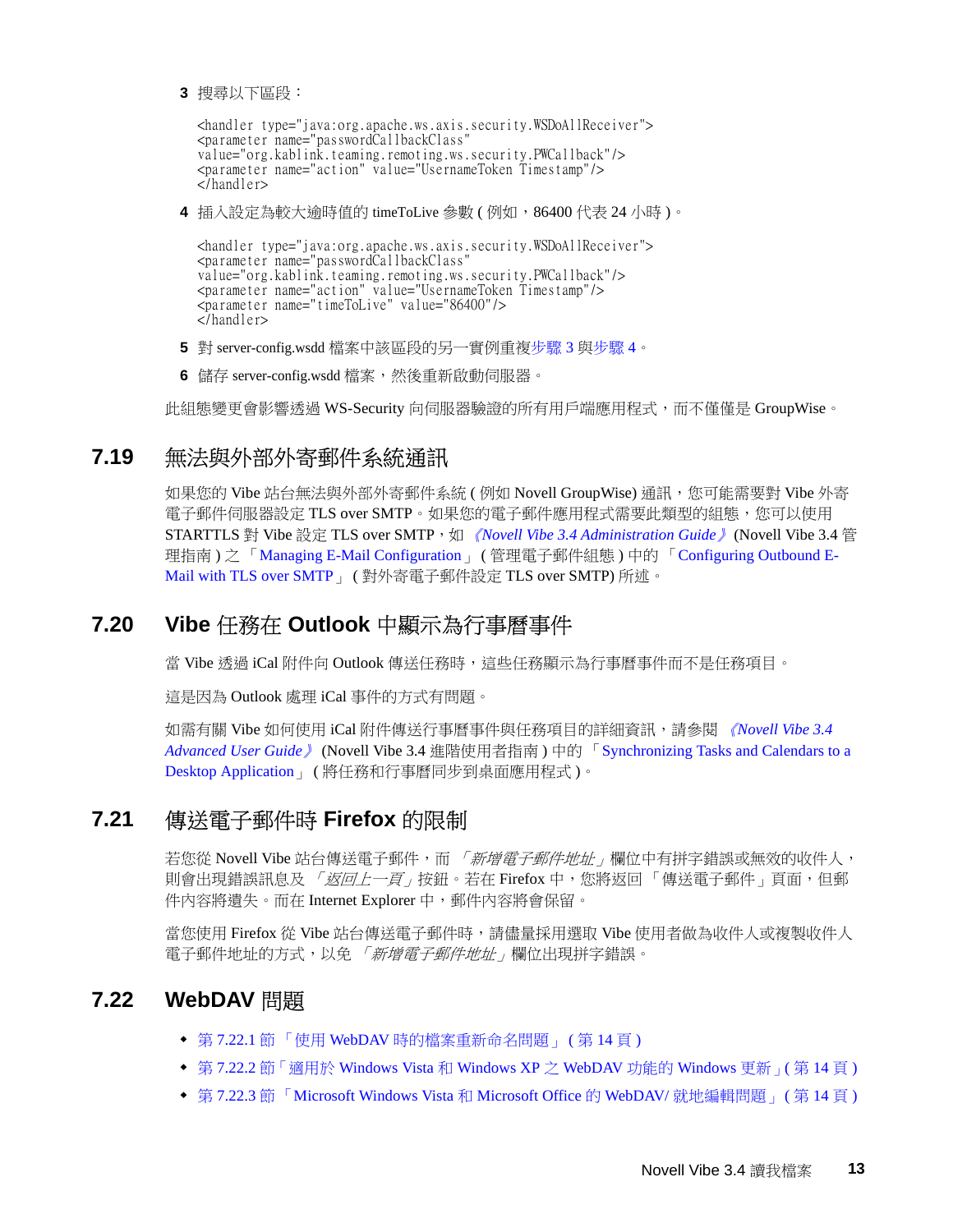- ◆ 第 7.22.4 節 「[Windows 7](#page-14-0) 的 WebDAV/ 就地編輯問題」 (第 15 頁)
- ◆ 第 7.22.5 節 「Windows Vista 和 Windows 7 的 [WebDAV URL](#page-14-1) 問題」 (第15頁)
- ◆ 第 7.22.6 節 「Mac 上的 [WebDAV](#page-14-2) 限制」 (第15頁)

#### <span id="page-13-0"></span>**7.22.1** 使用 **WebDAV** 時的檔案重新命名問題

透過 WebDAV 用戶端重新命名 Vibe 檔案只能重新命名附件檔案,不能重新命名檔案所關聯之 Vibe 資 料夾項目的標題。

出現此問題是最近新增到 Vibe 的功能的緣故,它可讓您在建立檔案項目時隨意指定任何標題,不受關 聯檔案之檔名的限制。以往,所有檔案項目的標題都與關聯檔案的檔案名稱相同。

#### <span id="page-13-1"></span>**7.22.2** 適用於 **Windows Vista** 和 **Windows XP** 之 **WebDAV** 功能的 **Windows** 更新

重要:請僅在 Windows Vista 和 Windows XP 上安裝此更新。不要在 Windows 7 上安裝此更新。

若要在 Windows Vista 和 Windows XP 上的瀏覽器中使用 Novell Vibe 的就地編輯功能,必須安裝下面 的 Windows WebDAV 更新:

Web 資料夾軟體更新 [\(KB907306\)](http://www.microsoft.com/downloads/details.aspx?familyid=17C36612-632E-4C04-9382-987622ED1D64&displaylang=en) (http://www.microsoft.com/downloads/details.aspx?familyid=17C36612-632E-4C04-9382-987622ED1D64&displaylang=en)。

此項 Windows 更新可讓 OpenOffice.org 和 Microsoft Office 與 Vibe 就地編輯功能正確互動。

#### <span id="page-13-2"></span>**7.22.3 Microsoft Windows Vista** 和 **Microsoft Office** 的 **WebDAV/** 就地編輯問題

Microsoft Windows Vista 中存在一些關於 WebDAV 存取的問題,會影響所有 WebDAV 互動。此外, Vista 特有的 Applet 問題可能會使 Novell Vibe 就地編輯功能無法正常運作。請確定您執行的是最新版 本的 Vista,选且已安裝 第 7.22.2 節 「適用於 [Windows Vista](#page-13-1) 和 Windows XP 之 WebDAV 功能的 [Windows](#page-13-1) 更新」 ( 第 14 頁 ) 中所述的 Windows WebDAV 更新。

使用 Internet Explorer 的 Windows Vista 使用者在嘗試使用就地編輯功能時可能會收到 Java 警告。 (Firefox 使用者不會遇到此錯誤。)

若要將 Internet Explorer 設定為支援 Vibe 就地編輯功能︰

- **1** 在 Internet Explorer 中,按一下 「工具」 *>* 「*Internet* 選項」。
- 2 按一下*「安全性」*,選取 「*信任的網站」*,然後按一下 「*網站」*。
- 3 在「將這個網站新增到區域」欄位中,指定 Vibe 伺服器的 URL,然後按一下「新增」。
- **4** 依據您的 Vibe 伺服器,選取或取消選取 「此區域內的所有網站需要伺服器驗證 *(https)*」。
- 5 按一下「關閉」,然後按一下「確定」儲存安全性設定。

若要設定 Windows Vista 以在 Microsoft Office 中支援 Vibe 就地編輯功能,您必須針對每個 Microsoft Office 應用程式將新機碼新增至 Windows 登錄。

- **1** 在 Windows 檔案總管中,導覽至 Program Files/Microsoft Office/Office12。
- **2** 依次向下捲動至各個 Microsoft Office .exe ︰

excel.exe powerpnt.exe winword.exe ...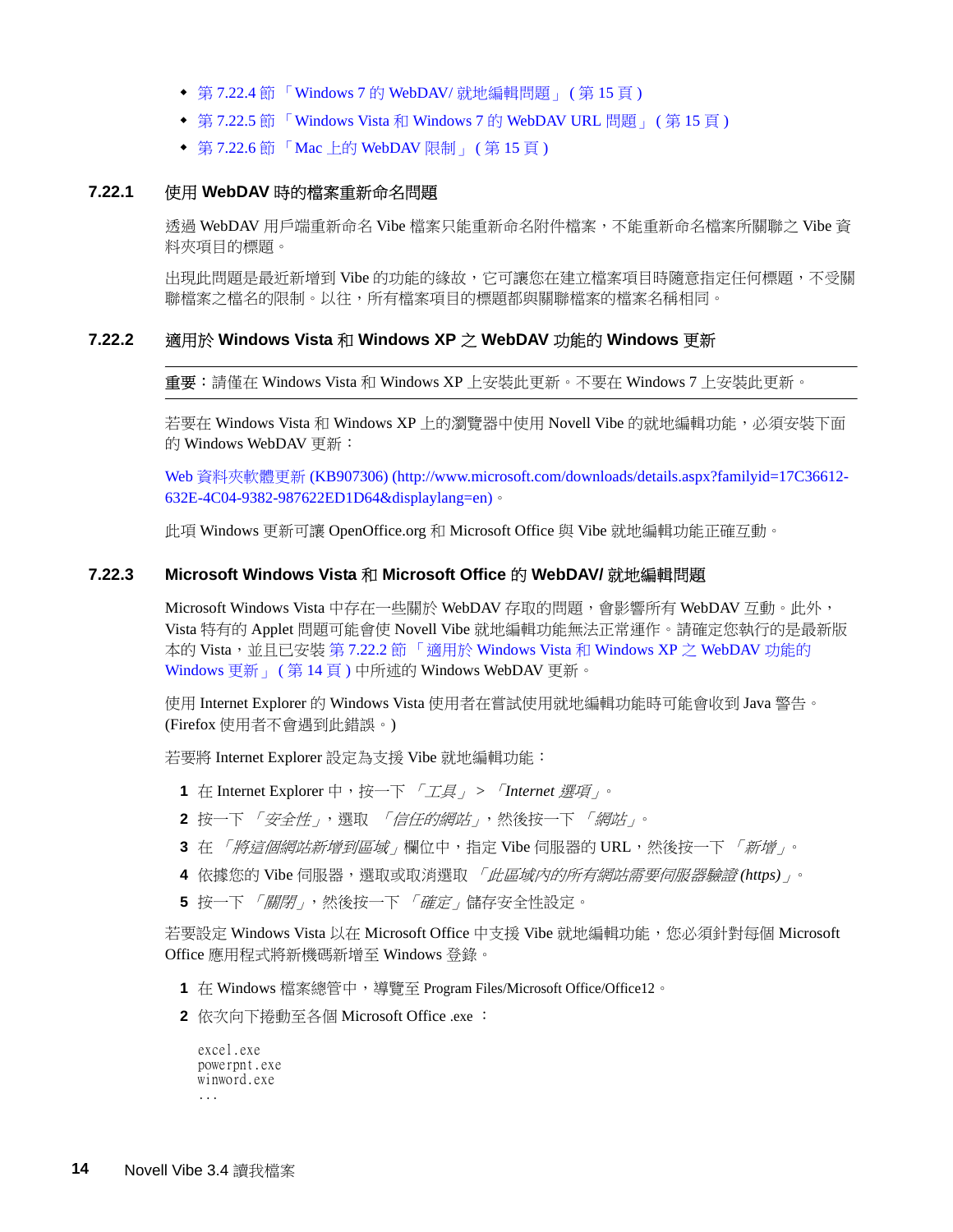- 3 在每個可執行檔上按一下滑鼠右鍵,然後按一下*「內容」*。
- **4** 按一下 「相容性」。
- **5** 選取 「以相容性模式執行這個程式」,然後從下拉式清單中選取 「*Windows XP (Service Pack 2)*」。
- **6** 重新開機。

現在應該就能對 Microsoft Office 檔案使用 Vibe 就地編輯功能。

附註:雖然這些步驟可以啟用 Vibe 就地編輯功能,但並不能修復 Vista 無法在 Vibe 中透過 WebDAV 進 行連接的問題。

有關 Applet 的其他資訊,請參閱下列 Sun 公告:

- ! [Bug 6440902](http://bugs.sun.com/bugdatabase/view_bug.do?bug_id=6440902) (http://bugs.sun.com/bugdatabase/view\_bug.do?bug\_id=6440902)
- ! [Bug 6432317](http://bugs.sun.com/bugdatabase/view_bug.do?bug_id=6432317) (http://bugs.sun.com/bugdatabase/view\_bug.do?bug\_id=6432317)

#### <span id="page-14-0"></span>**7.22.4 Windows 7** 的 **WebDAV/** 就地編輯問題

若採用 Novell Vibe 就地編輯功能在 Windows 7 工作站上使用 Office 2007 或 Office 2010 編輯 Word 文 件,Word 會要求選取用於儲存編輯檔案的位置,而不是將該檔案存回 Vibe 站台中。根據您是要使用 安全連線 (HTTPS) 還是不安全連線 (HTTP) 執行 Vibe, 設定 Vibe 的方式會有所不同。如需詳細資訊, 請參閱 《*Novell Vibe 3.4 Administration Guide*》 (Novell Vibe 3.4 管理指南 ) 之 「Configuring Vibe to Support WebDAV on Windows 7」( 設定 Vibe 以在 Windows 7 上支援 WebDAV) 中的「Editing Files with Edit-in-Place Functionality」 ( 使用就地編輯功能編輯檔案 )。

#### <span id="page-14-1"></span>**7.22.5 Windows Vista** 和 **Windows 7** 的 **WebDAV URL** 問題

如果複製與 Novell Vibe 資料夾關聯的 WebDAV URL,並嘗試使用「 新增網路位置」功能,則 Windows Vista 和 Windows 7 可能無法映射該磁碟機。相反地,您在 Windows Vista 和 Windows 7 上使 用 Vibe 時,應該始終使用「連線網路磁碟機」功能。

#### <span id="page-14-2"></span>**7.22.6 Mac** 上的 **WebDAV** 限制

在 Mac 環境中使用 WebDAV 功能時,您會遇到各種限制。

- ◆ 第 7.22.6.1 節 「 在 Mac 上诱過 WebDAV 編輯[檔案時的限](#page-14-3)制」 ( 第 15 頁 )
- ◆ 第 7.22.6.2 節 「在 Mac 上透過 [WebDAV](#page-14-4) 檢視 Vibe 資料夾時的限制 」 ( 第 15 頁 )

#### <span id="page-14-3"></span>7.22.6.1 在 Mac 上透過 WebDAV 編輯檔案時的限制

將 Microsoft Office 用做文件編輯器時,Mac 上不支援就地編輯功能。若要在 Mac 上使用就地編輯功 能,必須使用 OpenOffice 或 LibreOffice 做為文件編輯器。

如需詳細資訊,請參閱 《*Novell Vibe 3.4 Advanced User Guide*》 (Novell Vibe 3.4 進階使用者指南 ) 中的 「Using WebDAV to Edit Individual Files」 ( 使用 WebDAV 編輯個別檔案 )。

#### <span id="page-14-4"></span>7.22.6.2 在 Mac 上透過 WebDAV 檢視 Vibe 資料夾時的限制

由於 Mac 上對 WebDAV 的限制,您無法在 Mac 環境中使用 WebDAV 檢視 Vibe 資料夾。

如需詳細資訊,請參閱 《*Novell Vibe 3.4 Advanced User Guide*》 (Novell Vibe 3.4 進階使用者指南 ) 中的 「Using WebDAV on a Vibe Folder」 ( 對 Vibe 資料夾使用 WebDAV)。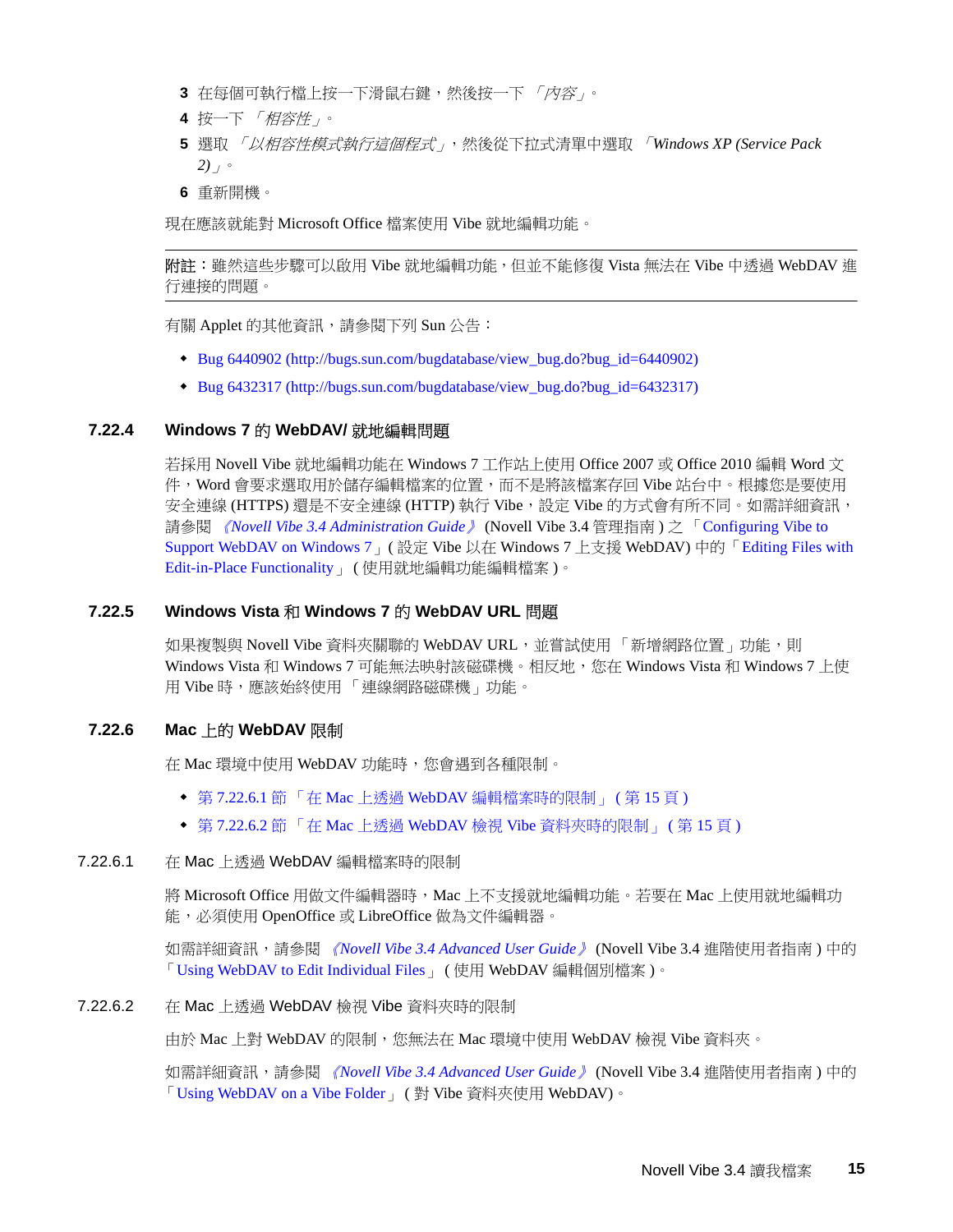# <span id="page-15-0"></span>**7.23** 在 **Windows XP** 上透過 **Windows** 檔案總管檢視 **Vibe** 資料夾會顯示額 外的資料夾

在 Windows XP 上,透過 Windows 檔案總管檢視 Vibe 資料夾時,可能會額外顯示名稱與父資料夾相同 的子資料夾。

若要解決此問題:

- **1** 啟動網頁瀏覽器。
- **2** 導覽至 Microsoft 下載中心,安裝 Web 資料夾的軟體更新 (KB907306) (http://www.microsoft.com/ downloads/details.aspx?FamilyId=17C36612-632E-4C04-9382-987622ED1D64&displaylang=en)
- **3** 遵照畫面上的指示安裝軟體更新。

# <span id="page-15-1"></span>**7.24 OpenOffice.org** 的資料配額問題

每當您按一下「*儲存」*, OpenOffice.org 便會建立一個新的文件版本, 而不是在您退出編輯文件時建立 新版本。此行為可能會讓您迅速會到資料配額上限。您可以避免對同一個文件建立不必要的版本,如 果已經建立,可予以刪除。

- ! 第 7.24.1 節 「避[免建立不](#page-15-3)必要的文件版本」 ( 第 16 頁 )
- ◆ 第 7.24.2 節 「刪除文件的不必[要版本」](#page-15-4) ( 第 16 頁 )

#### <span id="page-15-3"></span>**7.24.1** 避免建立不必要的文件版本

若要避免對同一個文件建立不必要的版本,請執行以下任一操作:

- ◆ 編輯文件時,不要多次按 「*儲存<sub>」</sub>*。相反,在 OpenOffice.org 中關閉文件之前,只需要按一次 「儲存」。
- ◆ 在 Vibe 中編輯文件時,使用 OpenOffice.org 以外的文件編輯器,例如 Microsoft Word。

#### <span id="page-15-4"></span>**7.24.2** 刪除文件的不必要版本

您可以刪除檔案的特定版本,如 《*Novell Vibe 3.4 User Guide*》 (Novell Vibe 3.4 使用者指南 ) 中的 「Deleting Existing Versions of a File」 ( 刪除檔案的現有版本所述 )。

### <span id="page-15-2"></span>**7.25 Linux** 伺服器上的 **HTML** 轉換錯誤

嘗試檢視某個檔案時,若遇到 「HTML 轉換錯誤」,則可能是因為 Vibe Linux 伺服器缺少必要的文件 庫。

若要安裝缺少的文件庫:

**1** 變更至以下目錄︰

/opt/novell/teaming/stellent-converter/linux/x86

**2** 執行 exporter 程式。

將會發生遺失輸入和輸出檔案的錯誤。

- **3** 查找有關遺失文件庫的錯誤。
- 4 若存在文件庫錯誤,則請安裝所有遺失的文件庫。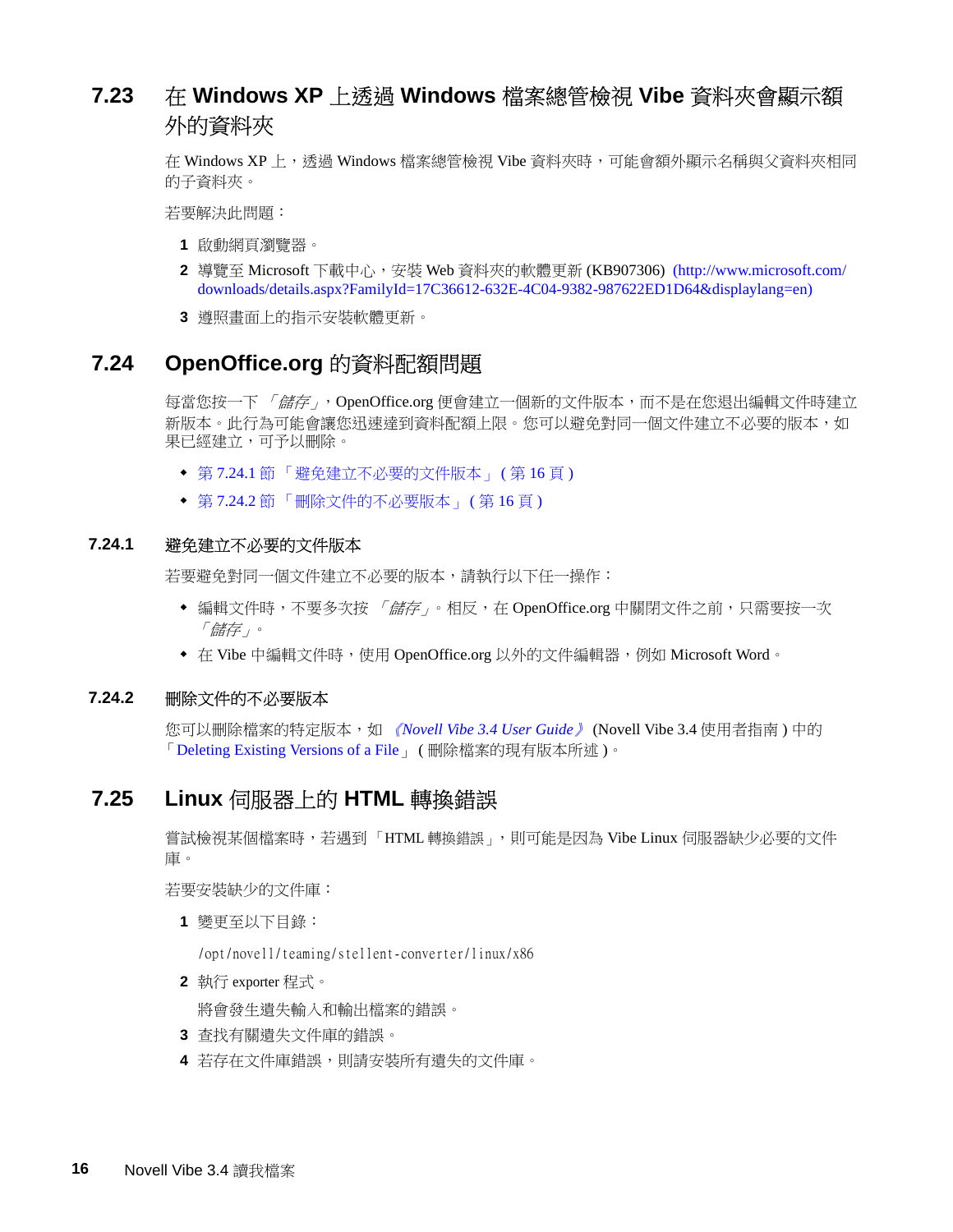# <span id="page-16-0"></span>**7.26** 使用者設定檔不支援使用自定 **JSP** 檔案

在 「表單和檢視窗設計工具 」中建立或修改 「使用者設定檔 」表單和檢視窗的屬性時,您無法參照自 定 JSP 檔案。

用於修改工作區、資料夾及項目的屬性的此項功能仍然存在,如 《*Novell Vibe 3.4 Advanced User Guide*》(Novell Vibe 3.4 進階使用者指南 ) 中的「Enabling Vibe Forms and Views to Reference JSP Files」 ( 允許 Vibe 表單和檢視窗參考 JSP 檔案 ) 所述。

# **8** 資料庫問題

◆ 第 8.1 節 「[Microsoft SQL 2012](#page-16-1) 資料庫不受支援」 (第 17 頁)

## <span id="page-16-1"></span>**8.1 Microsoft SQL 2012** 資料庫不受支援

Microsoft SQL 2012 資料庫不受 Vibe 3.4 支援。Vibe 3.4 支援 Vibe 3.3 所支援的資料庫。如需受支援之 資料庫的詳細資料,請參閱 《*Novell Vibe 3.4 Installation Guide*》 (Novell Vibe 3.4 安裝指南 ) 中的 「Vibe Server Requirements」 (Vibe 伺服器要求 )。

# **9** 開發人員的問題

! 第 9.1 節 「SOAP 封[包內容中的](#page-16-2)多個參考值」 ( 第 17 頁 )

# <span id="page-16-2"></span>**9.1 SOAP** 封包內容中的多個參考值

依預設,Novell Vibe SOAP 封包內容不會產生多重參照值。若要產生多個參考值,可以變更 serverconfig.wsdd 檔案。

**1** 變更至 server-config.wsdd 檔案所在的目錄。

Vibe 安裝包含兩個 server-config.wsdd 檔案。這些檔案的預設位置視平台的不同而不同:

- Linux: /opt/novell/teaming/apache-tomcat-version/webapps/ssf/WEB-INF /opt/novell/teaming/apache-tomcat-version/webapps/ssr/WEB-INF
- Windows: c:\Program Files\Novell\Teaming\apache-tomcat-version\webapps\ ssf\WEB-INF c:\Program Files\Novell\Teaming\apache-tomcat-version\webapps\ ssr\WEB-INF
- **2** 在下行中,將 false 變更為 true ︰

<parameter name="sendMultiRefs" value="false"/>

- 3 儲存 server-config.wsdd 檔案,然後離開文字編輯器。
- **4** 備份修改過的 server-config.wsdd 檔案。

若更新 Vibe 軟體, server-config.wsdd 檔案將被 Vibe 安裝程式覆寫。您必須在更新後還原經過更新 的該檔案或重複以上修改。

**5** 對 Vibe 軟體中的另一個 server-config.wsdd 檔案重複該程序。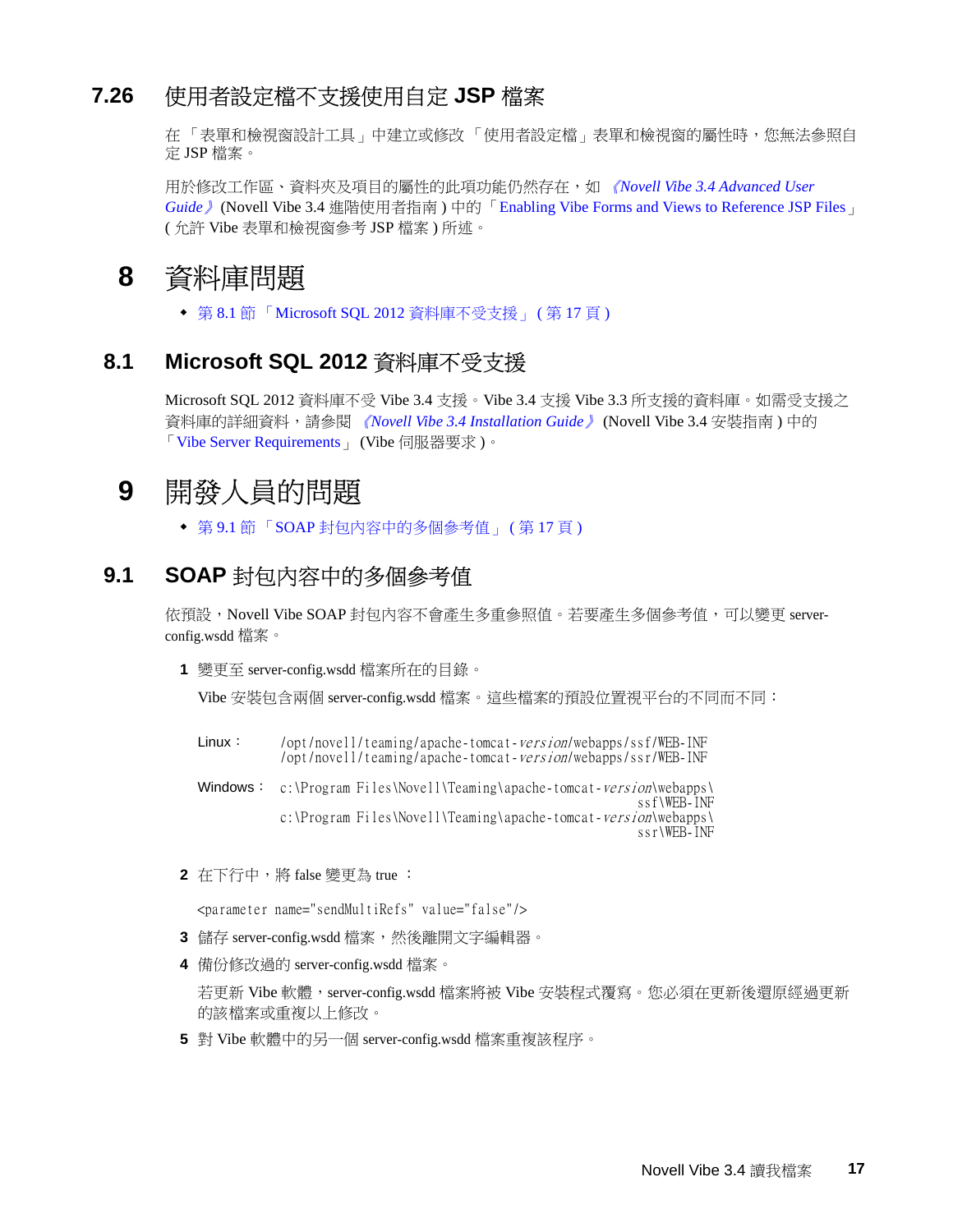# **10** 當地化問題

- ! 第 10.1 節 「簡易 URL [中不允許包含](#page-17-0)擴充字元」 ( 第 18 頁 )
- ! 第 10.2 節 「附件檔名中的[擴充字元](#page-17-1)與雙位元組字元」 ( 第 18 頁 )
- ! 第 10.3 節 「活動歷[程中的中](#page-17-2)文字元」 ( 第 18 頁 )
- ! 第 10.4 節 「[Internet Explorer 6](#page-17-3) 對檔名中國際字元的限制」 ( 第 18 頁 )

## <span id="page-17-0"></span>**10.1** 簡易 **URL** 中不允許包含擴充字元

在工作區的 「設定預設設定」頁面中,「定義 *URL*」欄位不接受擴充字元。在簡易 URL 中請僅使用 字母和數字。

## <span id="page-17-1"></span>**10.2** 附件檔名中的擴充字元與雙位元組字元

若 Outlook 使用者將張貼內容傳送至 Novell Vibe 站台,且郵件的附件檔名包含擴充字元或雙位元組字 元,則該附件將不會送達 Vibe 站台,除非 Exchange 伺服器已正確設定 。若要設定 Exchange 伺服器以 正確傳遞檔名,請依照 《*[Foreign Characters Appear as Question Marks When Sent from OWA](http://www.windowsnetworking.com/kbase/WindowsTips/Windows2000/AdminTips/Exchange/ForeigncharactersappearasquestionmarkswhensentfromOWA.html)*》*(* 從 *OWA*  傳送時外[文字元顯](http://www.windowsnetworking.com/kbase/WindowsTips/Windows2000/AdminTips/Exchange/ForeigncharactersappearasquestionmarkswhensentfromOWA.html)示為問號 *)* (http://www.windowsnetworking.com/kbase/WindowsTips/Windows2000/ AdminTips/Exchange/ForeigncharactersappearasquestionmarkswhensentfromOWA.html) 中的指示操作。

# <span id="page-17-2"></span>**10.3** 活動歷程中的中文字元

在 Microsoft Excel 中開啟活動報告的 report.csv 檔案時, 即使該 report.csv 檔案是正確建立的, 中文字元 也無法正常顯示,這是因為 Excel 總是使用 ISO 拉丁字元集讀取檔案。

一種解決方法是使用 OpenOffice.org Calc 試算表程式,不要使用 Excel。它可正常顯示中文字元。

針對 Excel 的解決方法:

- **1** 使用 「資料」 *>* 「輸入外部資料」 *>* 「輸入資料」將 report.csv 檔案輸入 Excel。
- 2 選取 report.csv 檔案,然後按一下「*開啟」*。
- 3 依次選取 「分隔符號」、「UTF-8」,然後按 「下一步」。
- **4** 選取 「逗點」做為分隔符,按 「下一步」,然後按一下 「完成」。

Excel 現在應該可以正常顯示中文字元。

## <span id="page-17-3"></span>**10.4 Internet Explorer 6** 對檔名中國際字元的限制

在 Internet Explorer 6 中,若您將檔名中包含國際字元的檔案上載至「檔案」資料夾,且對該檔案進行 編輯並建立了新版本,則指向檔案原始版本的連結將不再起作用,因為 Internet Explorer 6 對檔名進行 了雙重編碼。若要解決此問題,請更新至 Internet Explorer 7 或更新版本。

# **11** 安全性問題

若要確保 Novell Vibe 站台足夠安全,請安裝所有修補程式和安全性修復以更新作業系統。